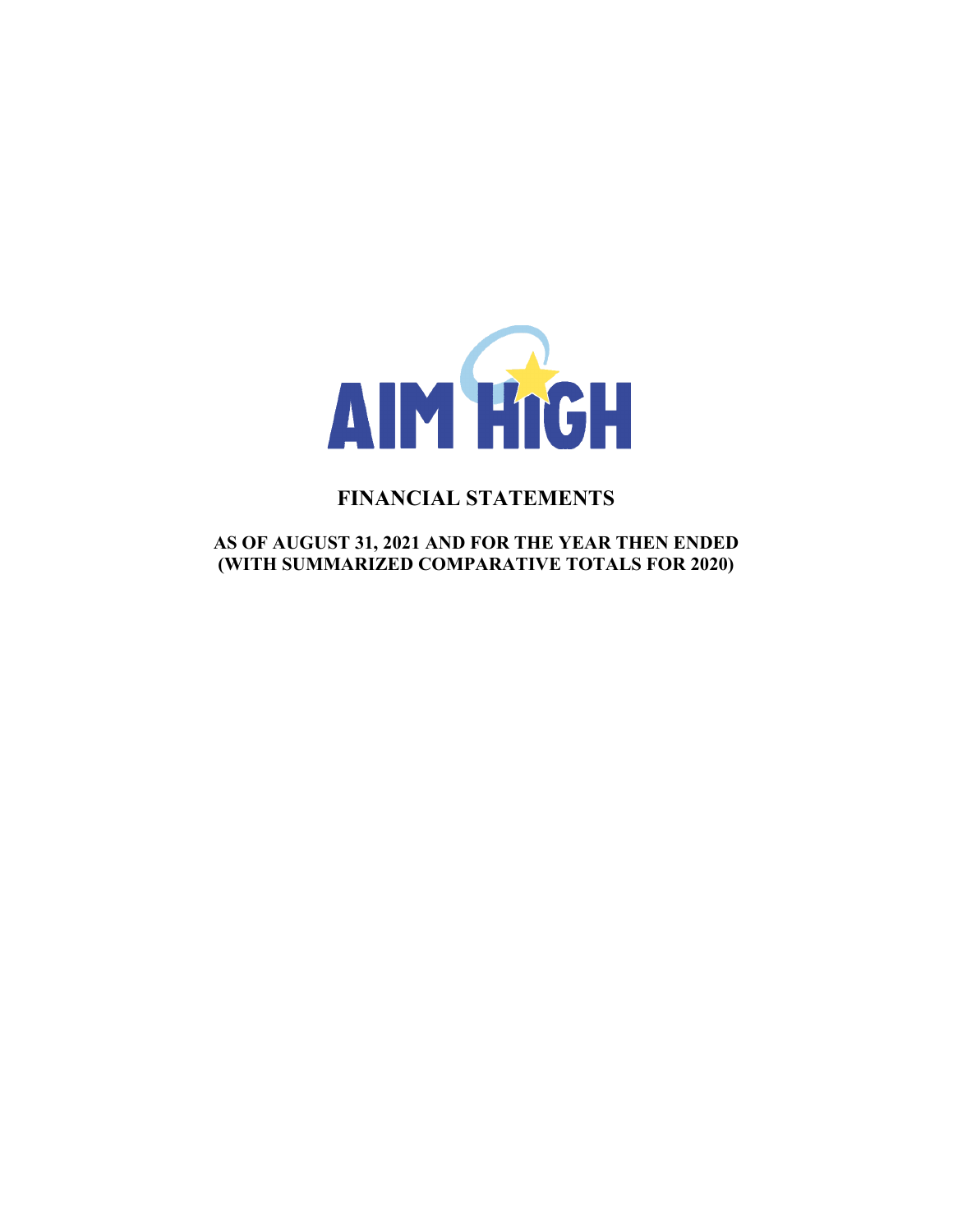## **CONTENTS**

|--|--|--|--|

## **Financial Statements**

|--|--|--|--|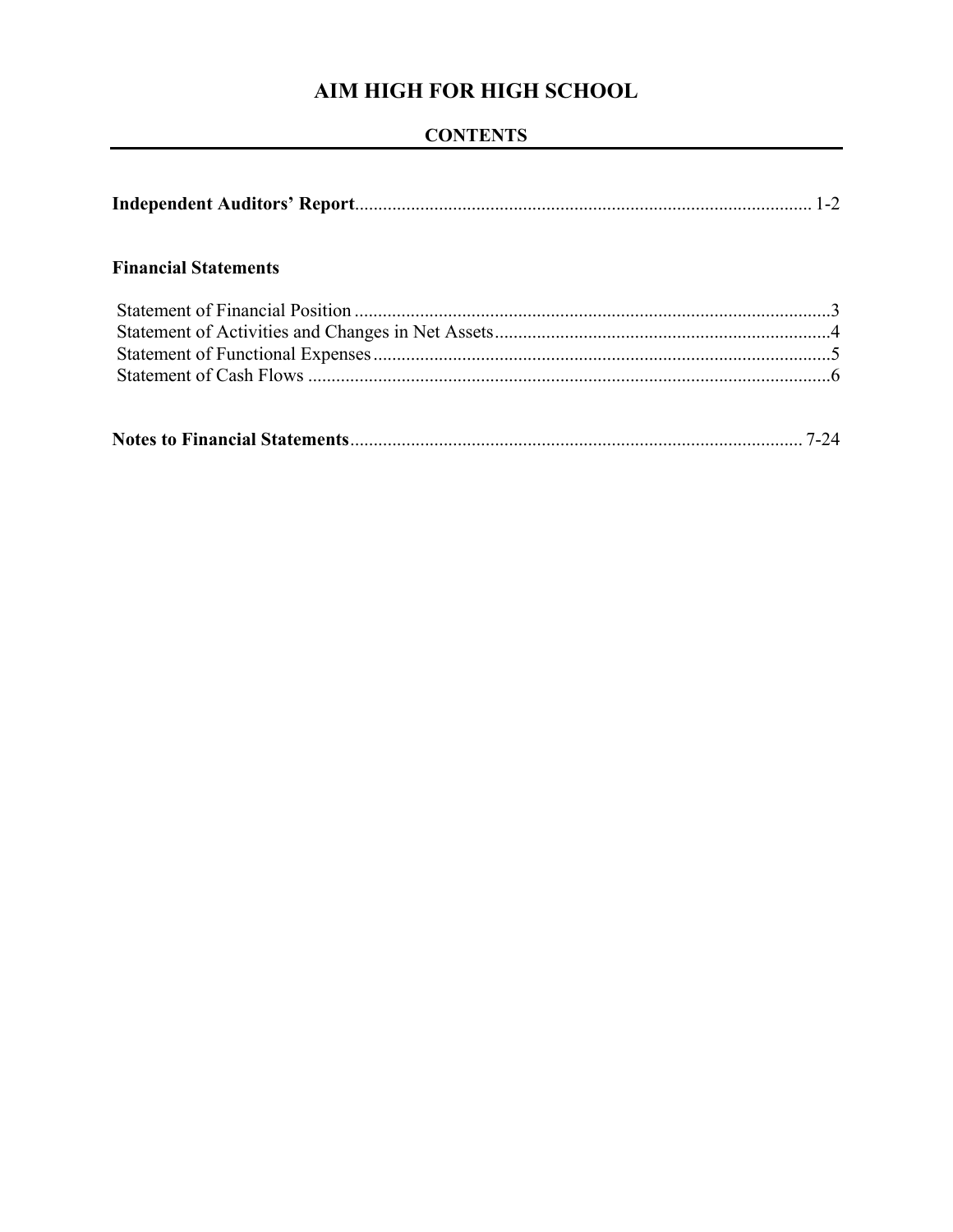

## **INDEPENDENT AUDITORS' REPORT**

## To the Board of Directors of **Aim High for High School**

### *Report on the Financial Statements*

We have audited the accompanying financial statements of Aim High for High School, (a nonprofit organization), which comprise the statement of financial position as of August 31, 2021, and the related statements of activities and changes in net assets, functional expenses, and cash flows for the year then ended, and the related notes to the financial statements.

### *Management's Responsibility for the Financial Statements*

Management is responsible for the preparation and fair presentation of these financial statements in accordance with accounting principles generally accepted in the United States of America; this includes the design, implementation, and maintenance of internal control relevant to the preparation and fair presentation of financial statements that are free from material misstatement, whether due to fraud or error.

## *Auditors' Responsibility*

Our responsibility is to express an opinion on these financial statements based on our audit. We conducted our audit in accordance with auditing standards generally accepted in the United States of America. Those standards require that we plan and perform the audit to obtain reasonable assurance about whether the financial statements are free from material misstatement.

An audit involves performing procedures to obtain audit evidence about the amounts and disclosures in the financial statements. The procedures selected depend on the auditors' judgment, including the assessment of the risks of material misstatement of the financial statements, whether due to fraud or error. In making those risk assessments, the auditor considers internal control relevant to the entity's preparation and fair presentation of the financial statements in order to design audit procedures that are appropriate in the circumstances, but not for the purpose of expressing an opinion on the effectiveness of the entity's internal control. Accordingly, we express no such opinion. An audit also includes evaluating the appropriateness of accounting policies used and the reasonableness of significant accounting estimates made by management, as well as evaluating the overall presentation of the financial statements.

We believe that the audit evidence we have obtained is sufficient and appropriate to provide a basis for our audit opinion.



1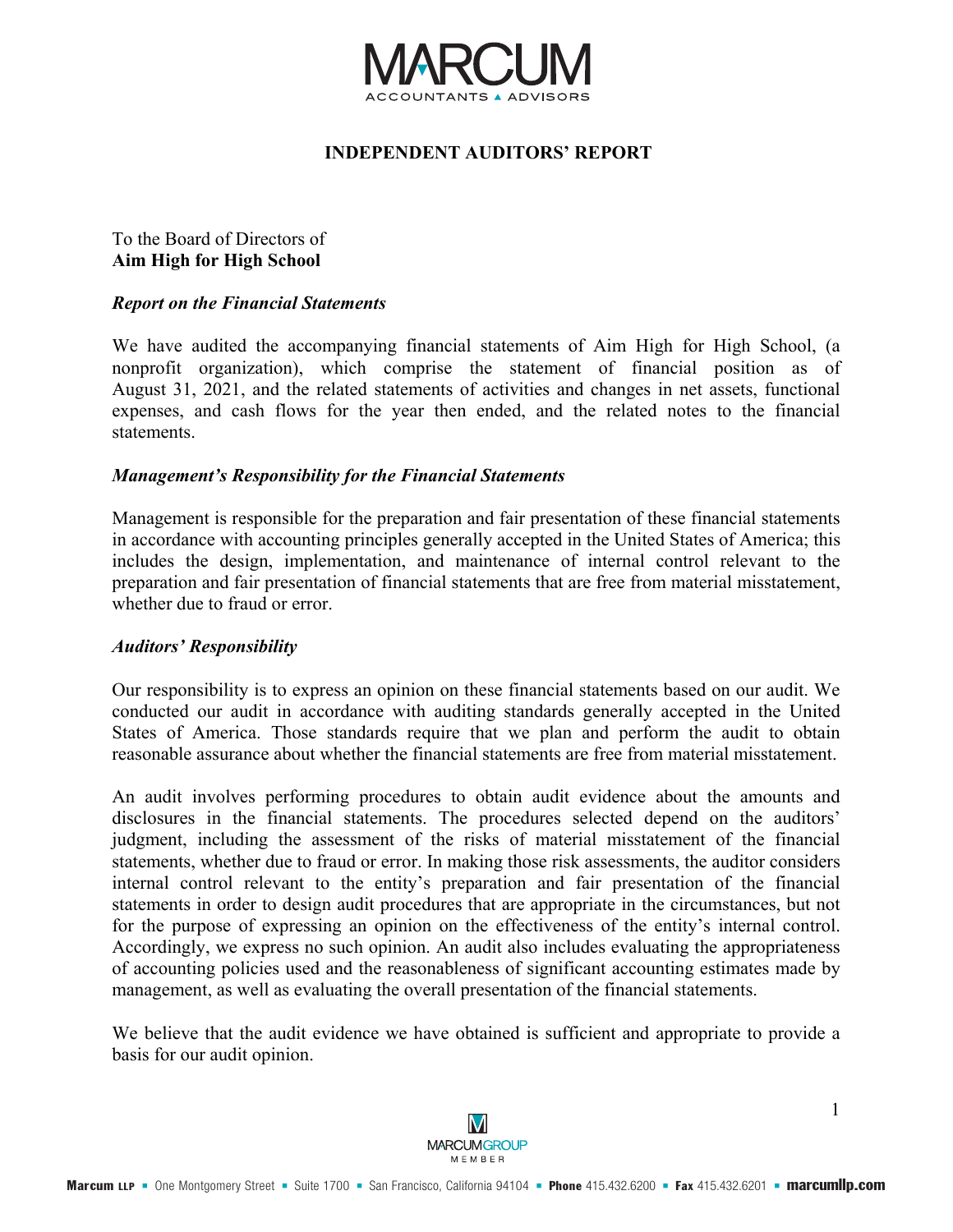## *Opinion*

In our opinion, the financial statements referred to above present fairly, in all material respects, the financial position of Aim High for High School as of August 31, 2021, and the changes in its net assets and its cash flows for the year then ended in accordance with accounting principles generally accepted in the United States of America.

## *Report on Summarized Comparative Information*

We have previously audited Aim High for High School's 2020 financial statements, and we expressed an unmodified audit opinion on those audited financial statements in our report dated January 21, 2021. In our opinion, the summarized comparative information presented herein as of and for the year ended August 31, 2020, is consistent, in all material respects, with the audited financial statements from which it has been derived.

Marcum LLP

San Francisco, California December 20, 2021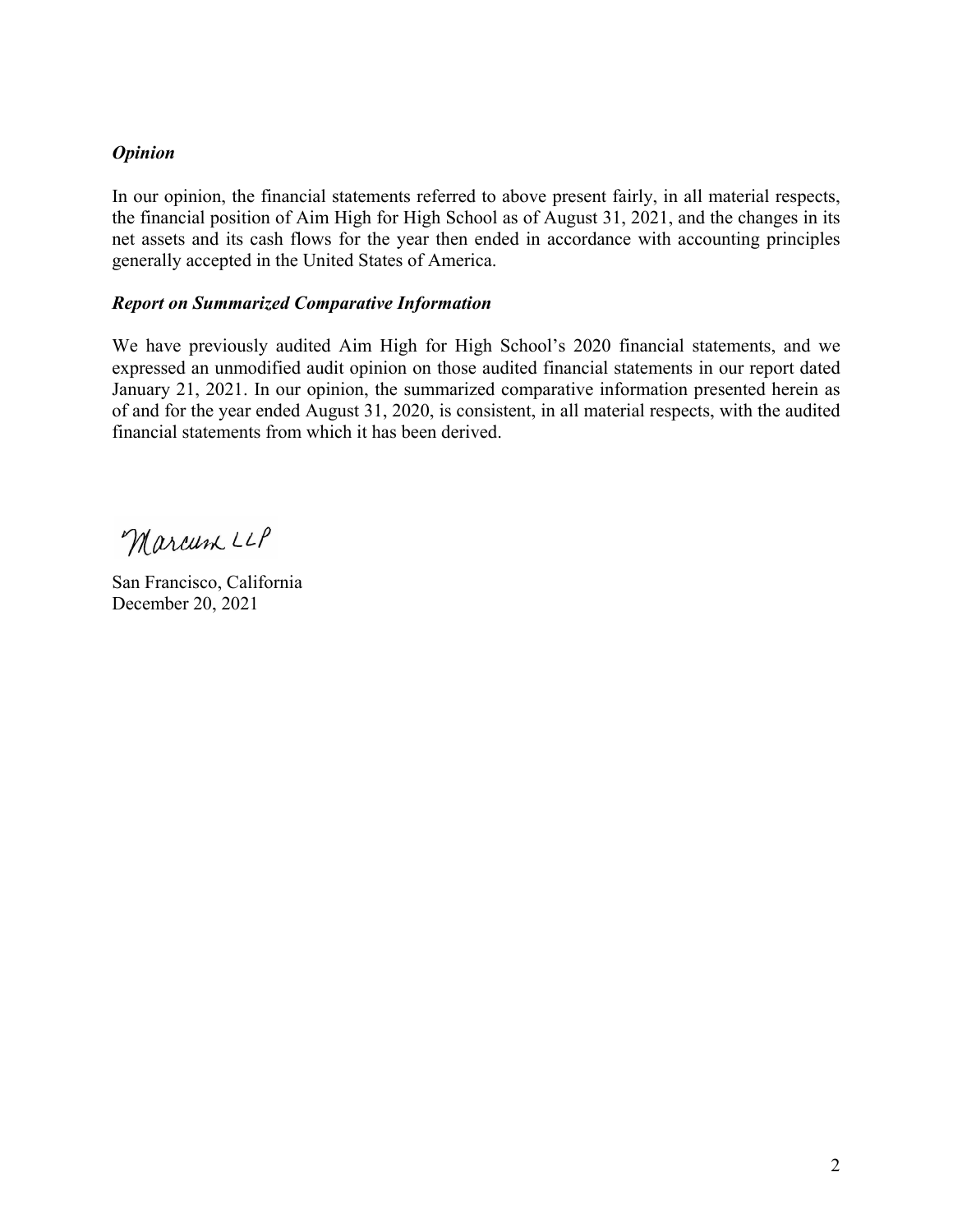## **STATEMENT OF FINANCIAL POSITION**

## **AUGUST 31, 2021 (WITH SUMMARIZED COMPARATIVE TOTALS FOR 2020)**

|                                                                                                                         | 2021                                                                               | 2020                                                          |
|-------------------------------------------------------------------------------------------------------------------------|------------------------------------------------------------------------------------|---------------------------------------------------------------|
| <b>Assets</b>                                                                                                           |                                                                                    |                                                               |
| Cash and cash equivalents<br>Promises to give, net<br>Grants receivable<br>Investments<br>Deposits and prepaid expenses | $\mathbb{S}$<br>3,725,316<br>1,765,504<br>926,124<br>10,331,932<br>6,460<br>14,493 | $\mathbb{S}$<br>4,096,448<br>1,604,000<br>7,061,392<br>55,119 |
| Property and equipment, net<br><b>Total Assets</b>                                                                      | 16,769,829                                                                         | 101,421<br>12,918,380<br>\$                                   |
| <b>Liabilities and Net Assets</b>                                                                                       |                                                                                    |                                                               |
| <b>Liabilities</b><br>Accounts payable and accrued expenses<br>PPP Loan                                                 | \$<br>144,423                                                                      | $\mathbb{S}$<br>197,225<br>446,090                            |
| <b>Total Liabilities</b>                                                                                                | 144,423                                                                            | 643,315                                                       |
| <b>Net Assets</b><br>Without donor restrictions<br>With donor restrictions                                              | 13,496,787<br>3,128,619                                                            | 10,520,033<br>1,755,032                                       |
| <b>Total Net Assets</b>                                                                                                 | 16,625,406                                                                         | 12,275,065                                                    |
| <b>Total Liabilities and Net Assets</b>                                                                                 | 16,769,829                                                                         | \$12,918,380                                                  |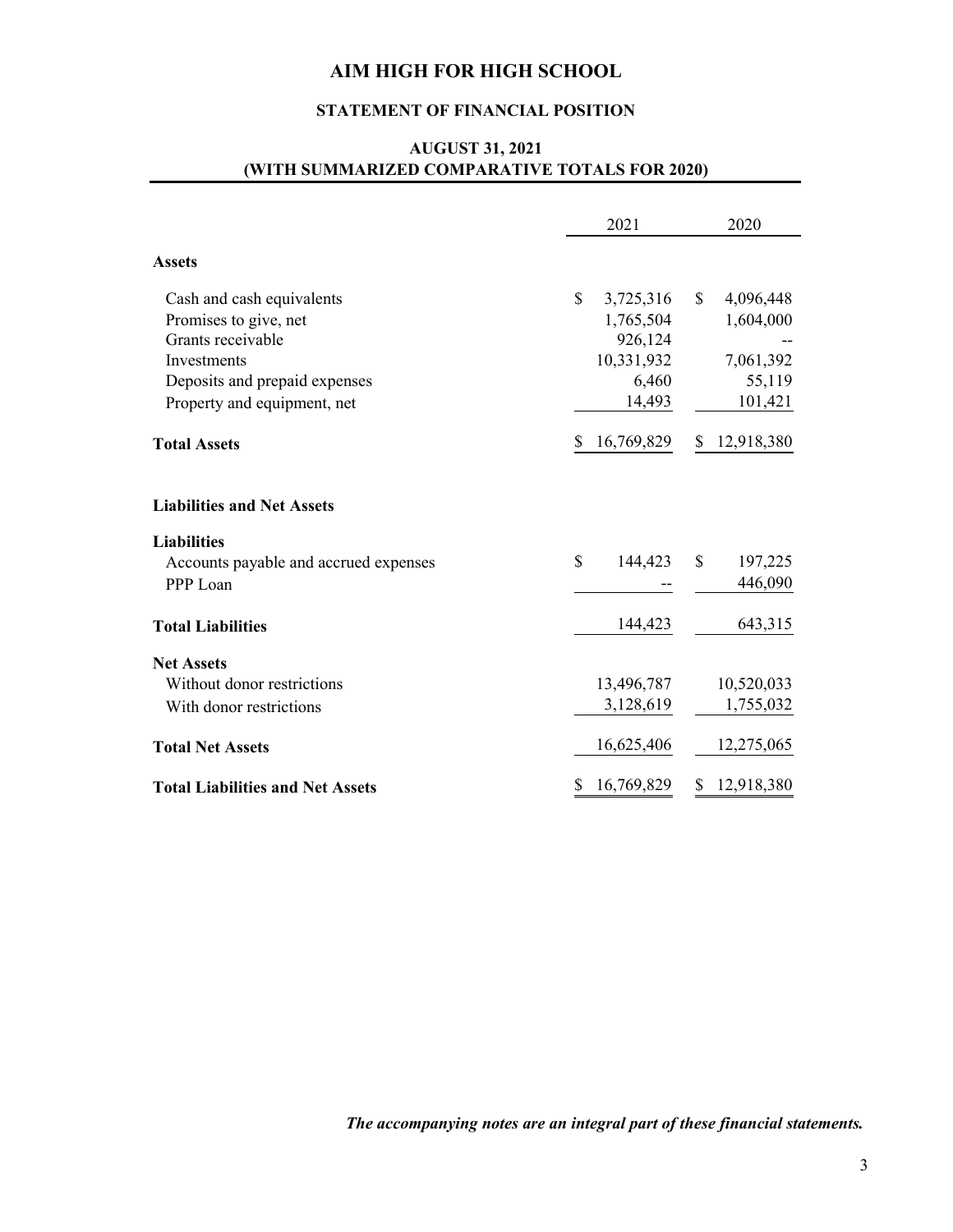#### **STATEMENT OF ACTIVITIES AND CHANGES IN NET ASSETS**

## **FOR THE YEAR ENDED AUGUST 31, 2021 (WITH SUMMARIZED COMPARATIVE TOTALS FOR 2020)**

|                                                  | 2021          |              |    |              |    |            |    | 2020       |  |
|--------------------------------------------------|---------------|--------------|----|--------------|----|------------|----|------------|--|
|                                                  | Without Donor |              |    | With Donor   |    |            |    |            |  |
|                                                  |               | Restrictions |    | Restrictions |    | Total      |    | Total      |  |
| <b>Revenue, Gains, and Other Support</b>         |               |              |    |              |    |            |    |            |  |
| Contributions and gifts                          | \$            | 4,247,608    | \$ | 2,348,230    | \$ | 6,595,838  | \$ | 6,146,498  |  |
| Grants                                           |               |              |    | 1,677,174    |    | 1,677,174  |    | 176,079    |  |
| In-kind contributions                            |               | 45,790       |    |              |    | 45,790     |    | 4,738      |  |
| Other income                                     |               | 21,414       |    |              |    | 21,414     |    | 57,462     |  |
| Investment income                                |               | 248,376      |    |              |    | 248,376    |    | 141,500    |  |
| Net unrealized and realized gains on investments |               | 1,021,503    |    |              |    | 1,021,503  |    | 610,167    |  |
| Net assets released from restrictions            |               | 2,651,817    |    | (2,651,817)  |    |            |    |            |  |
| <b>Total Revenue, Gains, and Other Support</b>   |               | 8,236,508    |    | 1,373,587    |    | 9,610,095  |    | 7,136,444  |  |
| <b>Expenses</b>                                  |               |              |    |              |    |            |    |            |  |
| <b>Educational programs</b>                      |               | 3,822,796    |    |              |    | 3,822,796  |    | 2,622,427  |  |
| Fundraising and development                      |               | 997,201      |    |              |    | 997,201    |    | 1,211,243  |  |
| General and administrative                       |               | 885,847      |    |              |    | 885,847    |    | 644,081    |  |
| <b>Total Expenses</b>                            |               | 5,705,844    |    |              |    | 5,705,844  |    | 4,477,751  |  |
| <b>Income From Operations</b>                    |               | 2,530,664    |    | 1,373,587    |    | 3,904,251  |    | 2,658,693  |  |
| <b>Non-Operating</b>                             |               |              |    |              |    |            |    |            |  |
| PPP Loan forgiveness                             |               | 446,090      |    |              |    | 446,090    |    |            |  |
| <b>Change in Net Assets</b>                      |               | 2,976,754    |    | 1,373,587    |    | 4,350,341  |    | 2,658,693  |  |
| <b>Net Assets - Beginning</b>                    |               | 10,520,033   |    | 1,755,032    |    | 12,275,065 |    | 9,616,372  |  |
| <b>Net Assets - Ending</b>                       | S             | 13,496,787   | S. | 3,128,619    | S. | 16,625,406 | S. | 12,275,065 |  |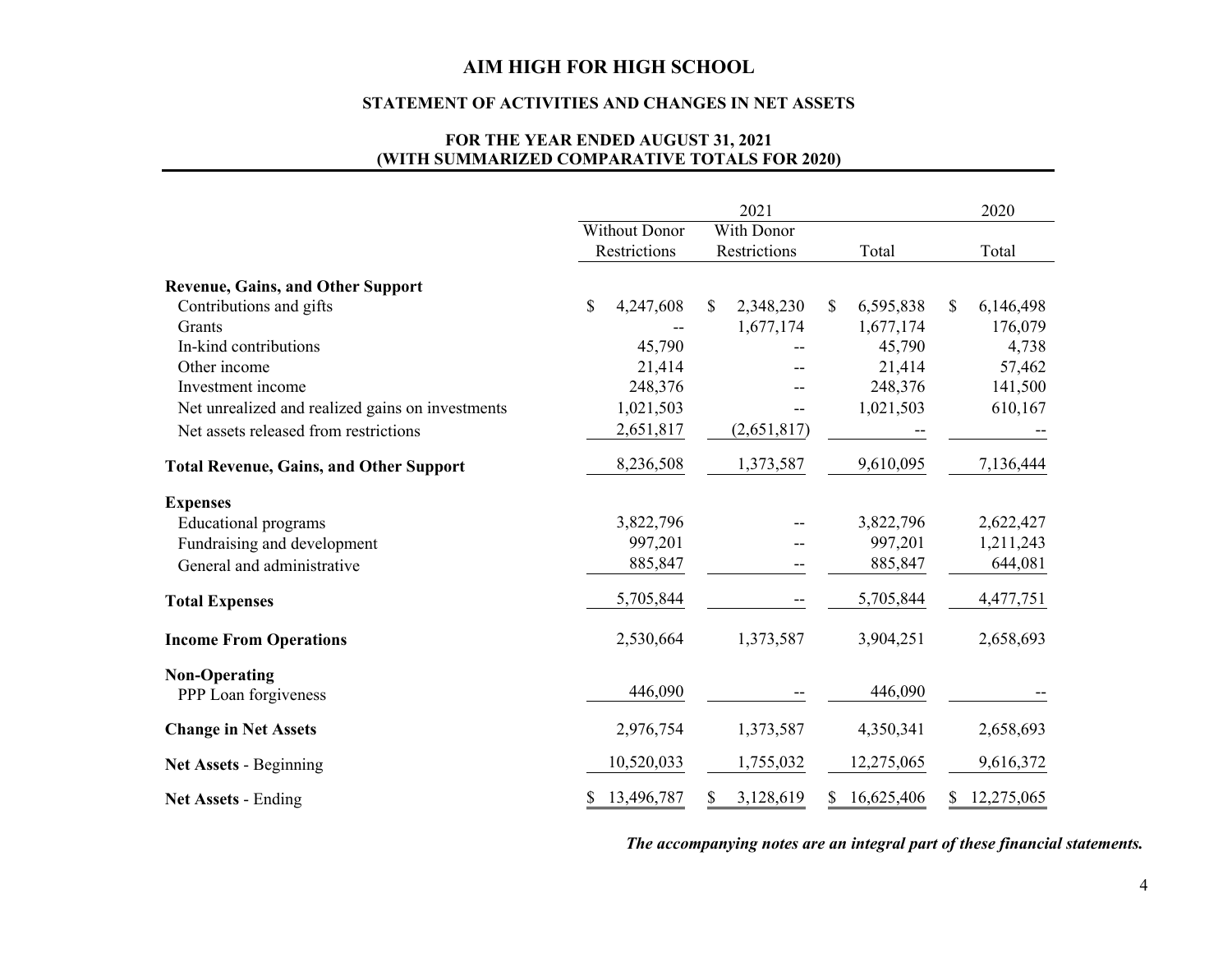#### **STATEMENT OF FUNCTIONAL EXPENSES**

## **(WITH SUMMARIZED COMPARATIVE TOTALS FOR 2020) FOR THE YEAR ENDED AUGUST 31, 2021**

|                             |             |                             |    |                | 2021                     |     |                            |    |                |    |           |    | 2020      |
|-----------------------------|-------------|-----------------------------|----|----------------|--------------------------|-----|----------------------------|----|----------------|----|-----------|----|-----------|
|                             |             | <b>Educational Programs</b> |    |                |                          |     | <b>Supporting Services</b> |    |                |    |           |    |           |
|                             |             |                             |    | Admissions and |                          |     | Fundraising                |    | General        |    |           |    |           |
|                             |             | Teaching and                |    | and Student    |                          |     | and                        |    | and            |    |           |    |           |
|                             | Summer      | Learning                    |    | Opportunities  | Total                    |     | Development                |    | Administrative |    | Total     |    | Total     |
| Salaries and related        |             |                             |    |                |                          |     |                            |    |                |    |           |    |           |
| expenses                    | \$1,956,977 | 223,104<br><sup>\$</sup>    | \$ | 679,620        | \$2,859,701              | \$. | 791,337                    | \$ | 546,561        | S. | 4,197,599 | S. | 3,328,382 |
| Curriculum                  | 445,153     | 10,863                      |    | 270            | 456,286                  |     | 4,350                      |    | 11,140         |    | 471,776   |    | 54,531    |
| Facility rent               | 143,841     | 9,281                       |    | 28,273         | 181,395                  |     | 32,920                     |    | 22,737         |    | 237,052   |    | 216,217   |
| Consultants                 | 10,376      | 2,722                       |    | 16,740         | 29,838                   |     | 33,852                     |    | 136,496        |    | 200,186   |    | 117,045   |
| Professional services       | 67,881      | 7,565                       |    | 23,046         | 98,492                   |     | 34,979                     |    | 18,534         |    | 152,005   |    | 140,845   |
| General office expenses     | 56,811      | 22,076                      |    | 16,567         | 95,454                   |     | 36,102                     |    | 7,890          |    | 139,446   |    | 106,842   |
| Depreciation                | $-$         | $\overline{\phantom{m}}$    |    |                |                          |     |                            |    | 86,928         |    | 86,928    |    | 88,412    |
| Technology                  | 2,622       | 950                         |    | 2,672          | 6,244                    |     | 43,095                     |    | 31,102         |    | 80,441    |    | 50,062    |
| Insurance                   | 22,388      | 2,529                       |    | 7,703          | 32,620                   |     | 8,969                      |    | 6,195          |    | 47,784    |    | 53,840    |
| In-kind facility rent       | 42,000      |                             |    |                | 42,000                   |     |                            |    |                |    | 42,000    |    |           |
| Other                       | 25          | 400                         |    |                | 425                      |     | 11,367                     |    | 12,946         |    | 24,738    |    | 18,363    |
| Food                        | 16,525      | 536                         |    | 109            | 17,170                   |     | 179                        |    | 4,892          |    | 22,241    |    | 14,551    |
| Transportation              | 2,873       |                             |    | 298            | 3,171                    |     | 551                        |    | 426            |    | 4,148     |    | 12,966    |
| Special events              | --          | $- -$                       |    | --             | $\overline{\phantom{m}}$ |     | (500)                      |    |                |    | (500)     |    | 270,957   |
| Other In-kind contributions |             |                             |    |                |                          |     |                            |    |                |    |           |    | 4,738     |
| <b>Total</b>                | \$2,767,472 | 280,026                     | S  | 775,298        | \$3,822,796              | \$. | 997,201                    | S  | 885,847        | S. | 5,705,844 | S. | 4,477,751 |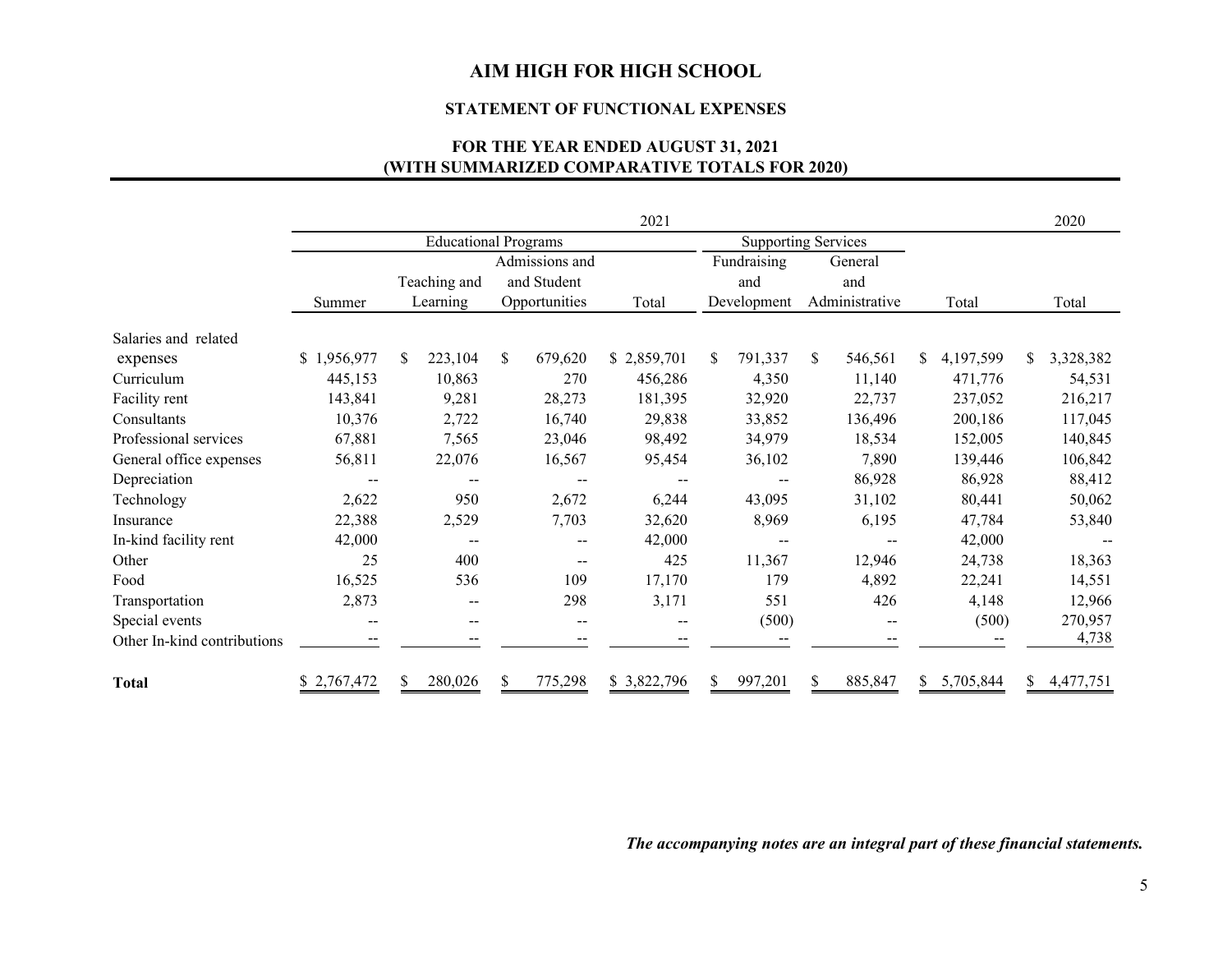## **STATEMENT OF CASH FLOWS**

## **FOR THE YEAR ENDED AUGUST 31, 2021 (WITH SUMMARIZED COMPARATIVE TOTALS FOR 2020)**

|                                                             |    | 2021          | 2020            |
|-------------------------------------------------------------|----|---------------|-----------------|
| <b>Cash Flows From Operating Activities</b>                 |    |               |                 |
| Change in net assets                                        | \$ | 4,350,341     | \$<br>2,658,693 |
| Adjustments to reconcile change in net assets to net cash   |    |               |                 |
| provided by operating activities:                           |    |               |                 |
| Contributions restricted for long-term purposes             |    | (816,000)     |                 |
| Donated marketable securities                               |    | (210,757)     | (150, 047)      |
| Allowance for uncollectible promises to give                |    | 1,170         | (3,660)         |
| Change in discount on promises to give                      |    | (105, 289)    | (36,321)        |
| Net unrealized and realized gains on investments            |    | (1,021,503)   | (610, 167)      |
| Depreciation                                                |    | 86,928        | 88,412          |
| PPP Loan forgiveness                                        |    | (446,090)     |                 |
| Changes in operating assets and liabilities:                |    |               |                 |
| Promises to give                                            |    | (57, 385)     | 190,568         |
| Grants receivable                                           |    | (926, 124)    | 262,487         |
| Other receivable                                            |    |               | 2,661           |
| Deposits and prepaid expenses                               |    | 48,659        | 33,353          |
| Accounts payable and accrued expenses                       |    | (52, 802)     | 31,687          |
| <b>Net Cash Provided by Operating Activities</b>            |    | 851,148       | 2,467,666       |
| <b>Cash Flows From Investing Activities</b>                 |    |               |                 |
| Proceeds from the sale of investments                       |    | 210,267       | 151,550         |
| Purchase of investments                                     |    | (2, 248, 547) | (1,090,885)     |
| <b>Net Cash Used in Investing Activities</b>                |    | (2,038,280)   | (939, 335)      |
| <b>Cash Flows From Financing Activities</b>                 |    |               |                 |
| Collections of contributions restricted for long-term       |    |               |                 |
| purposes                                                    |    | 816,000       |                 |
| Proceeds from PPP Loan                                      |    |               | 446,090         |
| <b>Net Cash Provided by Financing Activities</b>            |    | 816,000       | 446,090         |
| <b>Net (Decrease) Increase in Cash and Cash Equivalents</b> |    | (371, 132)    | 1,974,421       |
| <b>Cash and Cash Equivalents - Beginning</b>                |    | 4,096,448     | 2,122,027       |
|                                                             | S  |               | \$<br>4,096,448 |
| <b>Cash and Cash Equivalents - Ending</b>                   |    | 3,725,316     |                 |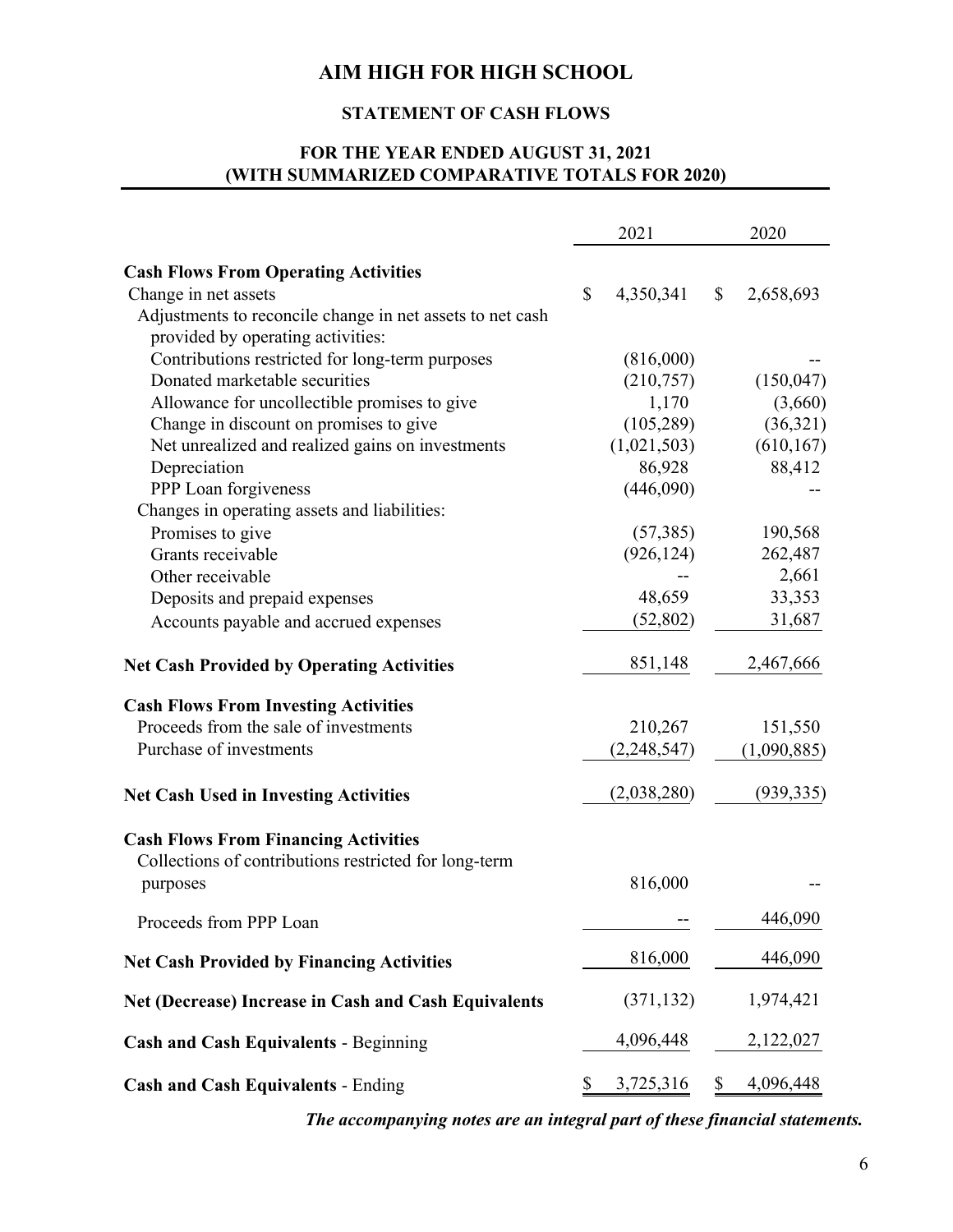## **NOTES TO THE FINANCIAL STATEMENTS**

## **FOR THE YEAR ENDED AUGUST 31, 2021**

### **NOTE 1 - ORGANIZATION AND SUMMARY OF SIGNIFICANT ACCOUNTING POLICIES**

#### **PURPOSE AND ORGANIZATION**

Aim High for High School ("Aim High"), is a not-for-profit organization providing a tuition-free summer enrichment program serving urban middle school students in the San Francisco Bay Area and Truckee/Tahoe, California. Founded in 1986, Aim High's headquarters are located in San Francisco, California.

Aim High's mission statement is as follows:

"Our mission at Aim High is to create life-changing opportunities during the summer and beyond. Our community: NURTURES the promise and potential of middle school students from low-income neighborhoods. PREPARES students for high school, setting them on the path to college and future success. INSPIRES the next generation of teachers and educational leaders."

The Board of Directors serves as an oversight and policy-making body for Aim High.

## **BASIS OF ACCOUNTING**

Aim High prepares its financial statements in accordance with accounting principles generally accepted in the United States of America ("U.S. GAAP"), which involves the application of the accrual method of accounting; consequently, revenues and gains are recognized when earned, and expenses and losses are recognized when incurred regardless of the timing of cash flows.

#### **CLASSIFICATION OF NET ASSETS**

U.S. GAAP requires that Aim High report information regarding its financial position and activities according to two classes of net assets: without donor restrictions and with donor restrictions. Accordingly, the net assets of Aim High are classified and reported as described below:

## *Without Donor Restrictions*

Those net assets and activities which represent the portion of expendable funds that are available to support Aim High's operations. A portion of these net assets may be designated by the Board of Directors for specific purposes.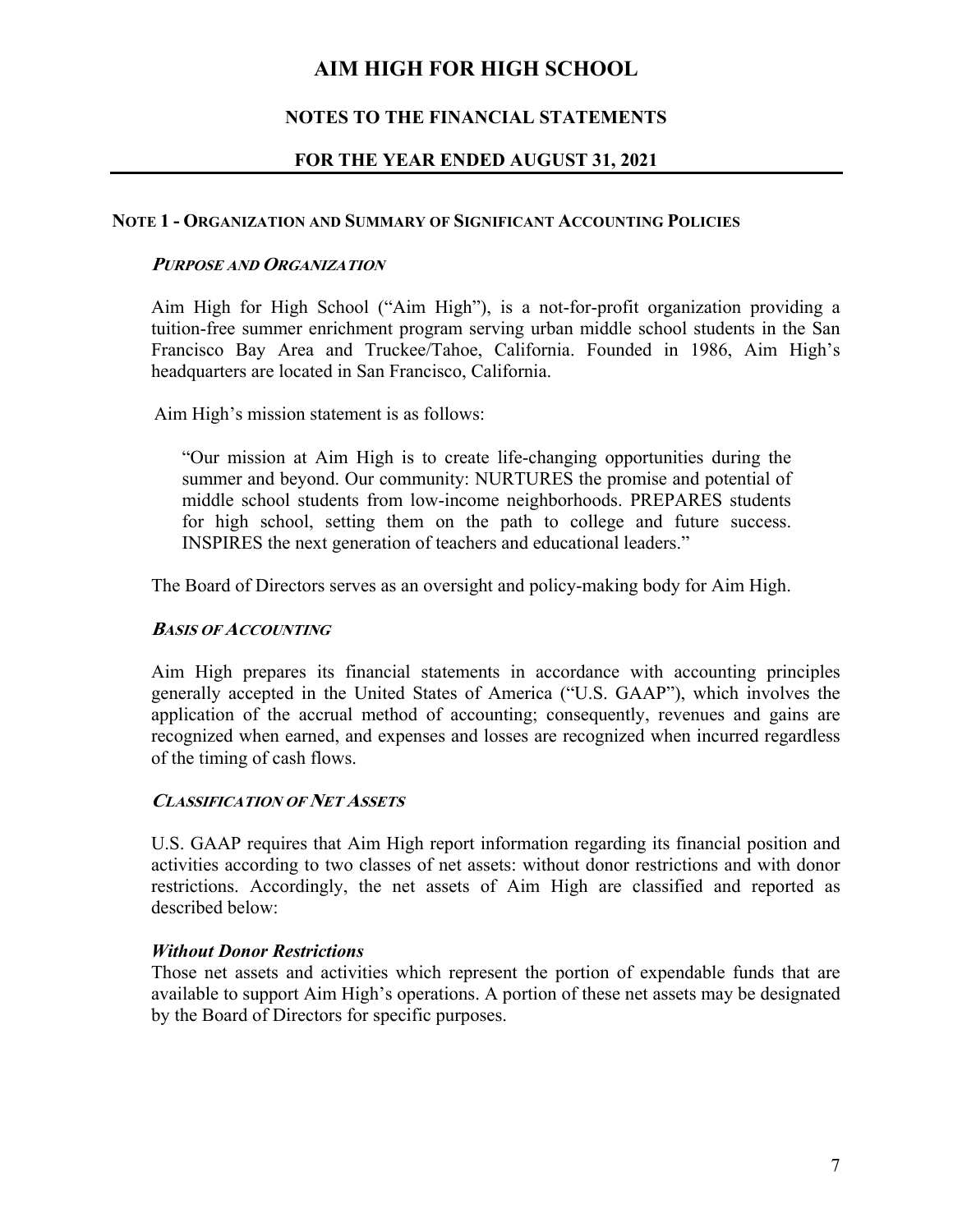## **NOTES TO THE FINANCIAL STATEMENTS**

## **FOR THE YEAR ENDED AUGUST 31, 2021**

### **NOTE 1 - ORGANIZATION AND SUMMARY OF SIGNIFICANT ACCOUNTING POLICIES (CONTINUED)**

### **CLASSIFICATION OF NET ASSETS (CONTINUED)**

### *With Donor Restrictions*

Donor-restricted net assets represent those net assets which are donor restricted for (a) support of specific operating activities; (b) investment for a specified term; (c) use in a specified future period; (d) the acquisition of long-lived assets; (e) assets donated with stipulations by the donor that they be used for a specified purpose, be preserved, and not be sold; or (f) be invested to provide a permanent source of income.

## **ESTIMATES**

The preparation of financial statements in conformity with U.S. GAAP requires management to make estimates and assumptions that affect the reported amounts of assets and liabilities and disclosure of contingent assets and liabilities at the date of the financial statements and the reported amounts of revenues and expenses during the reporting period. Actual results could differ from those estimates.

### **FAIR VALUE OF FINANCIAL INSTRUMENTS**

Fair value is defined as the price that would be received to sell an asset or paid to transfer a liability in an orderly transaction between market participants at the measurement date. The carrying amounts of cash and cash equivalents, receivables, and accounts payable approximate fair value because of the short maturity of these instruments. The carrying amounts of long-term receivables approximate fair value as these receivables are discounted based on the prevailing rates.

#### **CASH AND CASH EQUIVALENTS**

Aim High considers all highly liquid investments with a maturity of three months or less when purchased to be cash equivalents.

#### **GRANTS RECEIVABLE**

Grants receivable represent uncollateralized obligations related to Aim High's grant contracts. Grants receivable are due under the terms of the grant agreements.

## **PROMISES TO GIVE**

Unconditional promises to give are recognized as revenue in the period such promises are made by the donor. Unconditional promises to give which are scheduled to be received after one year are discounted at rates commensurate with the risks involved.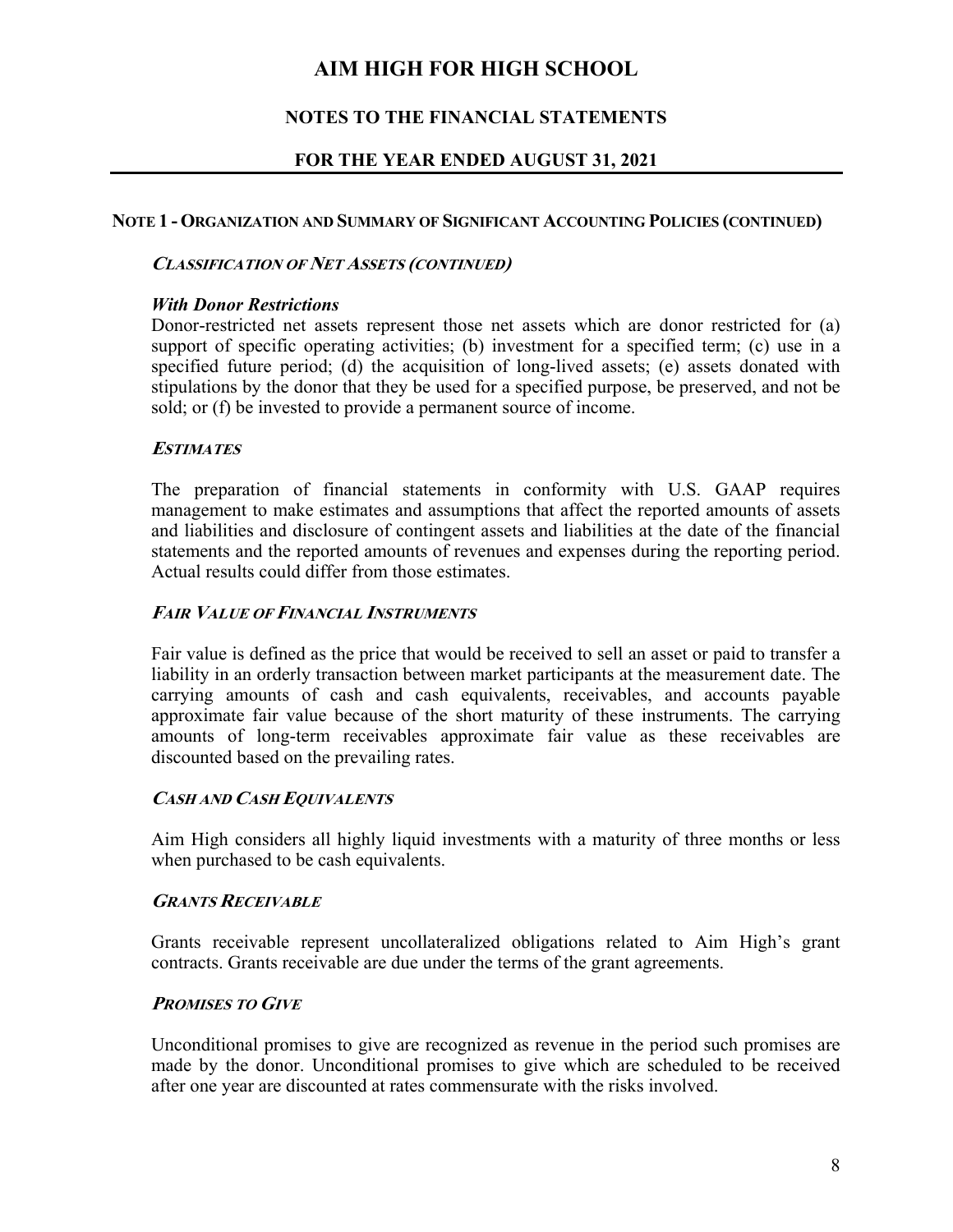## **NOTES TO THE FINANCIAL STATEMENTS**

## **FOR THE YEAR ENDED AUGUST 31, 2021**

#### **NOTE 1 - ORGANIZATION AND SUMMARY OF SIGNIFICANT ACCOUNTING POLICIES (CONTINUED)**

### **PROMISES TO GIVE (CONTINUED)**

Amortization of the discount is recorded as additional contribution revenue in accordance with donor-imposed restrictions, if any. Conditional promises to give are recognized only when the conditions on which they depend are substantially met and the promises become unconditional.

Aim High uses the allowance method to account for uncollectible unconditional promises to give. The allowance is based on prior years' experience and management's analysis of specific promises made.

#### **INVESTMENTS**

Investments traded on national exchanges are recorded at fair value as determined by the exchanges' quoted prices; unrealized gains and losses are included in the statement of activities and changes in net assets.

Aim High's Finance Committee is responsible for establishing investment criteria and overseeing Aim High's investments.

## **PROPERTY AND EQUIPMENT**

Aim High capitalizes acquisitions of property and equipment with a cost or value in excess of \$1,000 and with an estimated useful life beyond one year. Purchased assets are recorded at cost; donated assets are recorded at estimated fair value or appraised value at the date of acquisition. Maintenance and repairs are charged to expense as incurred; major renewals and betterments are capitalized. The cost and accumulated depreciation of assets sold or retired are removed from the respective accounts and any gain or loss is reflected in the statement of activities and changes in net assets.

Depreciation is calculated using the straight-line method over the following estimated useful lives:

|                       | Estimated      |
|-----------------------|----------------|
|                       | Useful Lives   |
| Computer equipment    | $3 - 5$ years  |
| Program supplies      | $3 - 10$ years |
| Leasehold improvement | 5 years        |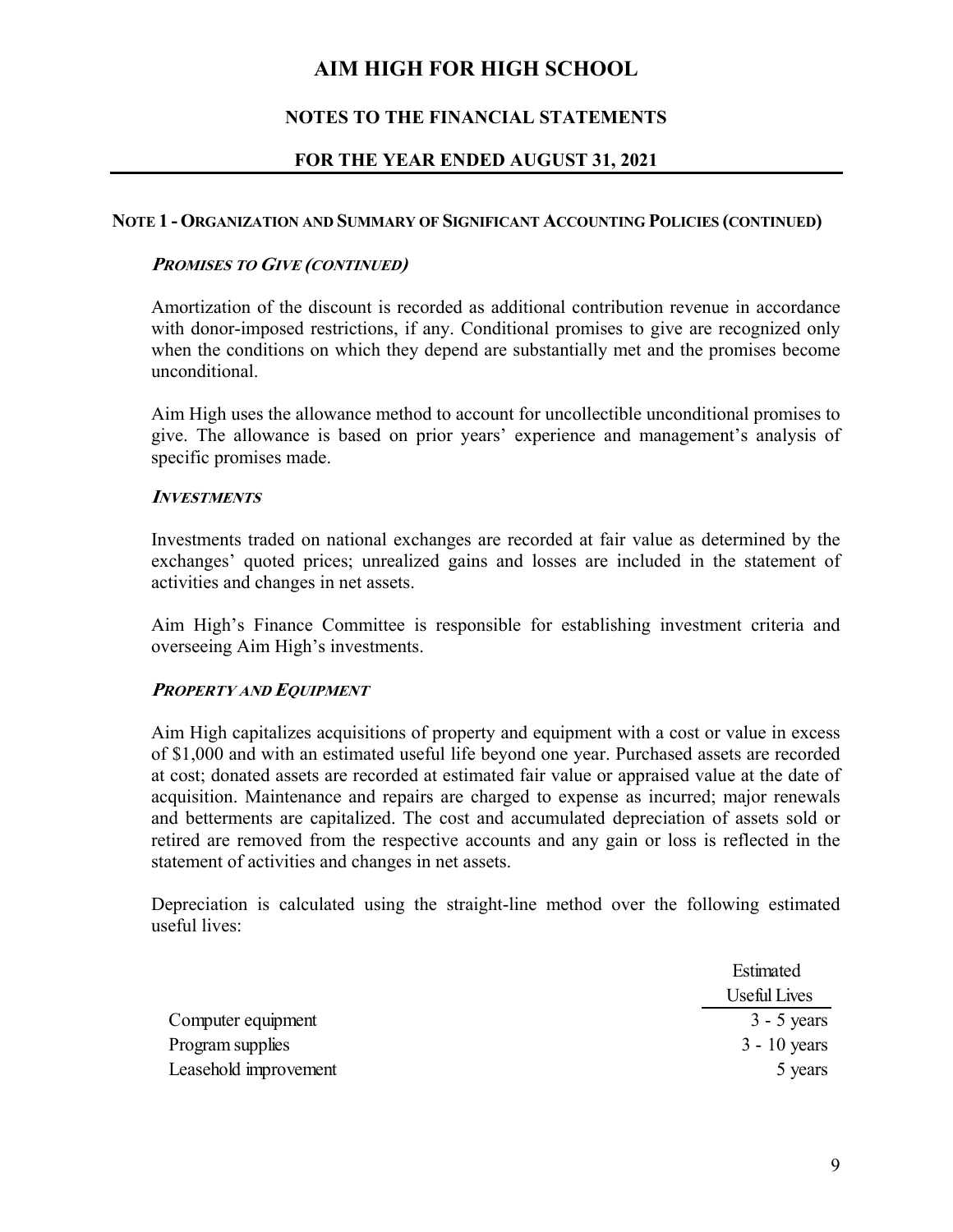## **NOTES TO THE FINANCIAL STATEMENTS**

## **FOR THE YEAR ENDED AUGUST 31, 2021**

#### **NOTE 1 - ORGANIZATION AND SUMMARY OF SIGNIFICANT ACCOUNTING POLICIES (CONTINUED)**

#### **IMPAIRMENT OF LONG-LIVED ASSETS**

Long-lived assets are reviewed for impairment when circumstances indicate the carrying value of an asset may not be recoverable. For assets that are held and used, an impairment is recognized when the estimated undiscounted cash flows associated with the asset or group of assets is less than their carrying value. If impairment exists, an adjustment is made to write the asset down to its fair value, and a loss is recorded as the difference between the carrying value and fair value. Fair values are determined based on quoted market values, discounted cash flows, or internal and external appraisal, as applicable. Assets to be disposed of are carried at the lower of carrying value or estimated realizable value. No impairment loss was incurred during the year ended August 31, 2021.

## **REVENUE RECOGNITION**

#### *Grants*

Aim High is a direct recipient of grants from the City and County of San Francisco, the City of Oakland, and other governmental agencies. Grants revenue is recognized when Aim High has unconditional right to reimbursement of funds according to the grant agreement for the contracted services being delivered and the related eligible costs are incurred.

## *Contributions*

Aim High recognizes all unconditional contributions when they are received or unconditionally promised, regardless of compliance with restrictions. Contributions are recognized based on the existence or absence of donor-imposed restrictions. Contributions with donor-imposed restrictions may be expendable or are required to be held permanently.

The satisfaction of a donor-imposed restriction on a contribution is recognized when the corresponding expenditures are incurred or when the time restriction expires. This occurs by increasing one class of net assets and decreasing another in the statement of activities and changes in net assets. Such transactions are recorded as net assets released from restrictions and are reported separately from other transactions.

## *Contributed Goods and Services*

Donated material and equipment are recorded as contributions at their estimated value on the date of receipt. Such donations are reported as support without donor-imposed restrictions unless the donor has restricted the donated asset to a specific purpose. Assets donated with explicit restrictions regarding their use are reported as support with donorimposed restrictions. Absent donor stipulations regarding how long those donated assets must be maintained, Aim High reports expirations of donor restrictions when the donated or acquired assets are placed in service, as instructed by the donor. Aim High reclassifies support with donor-imposed restrictions when the donor-imposed restriction is met.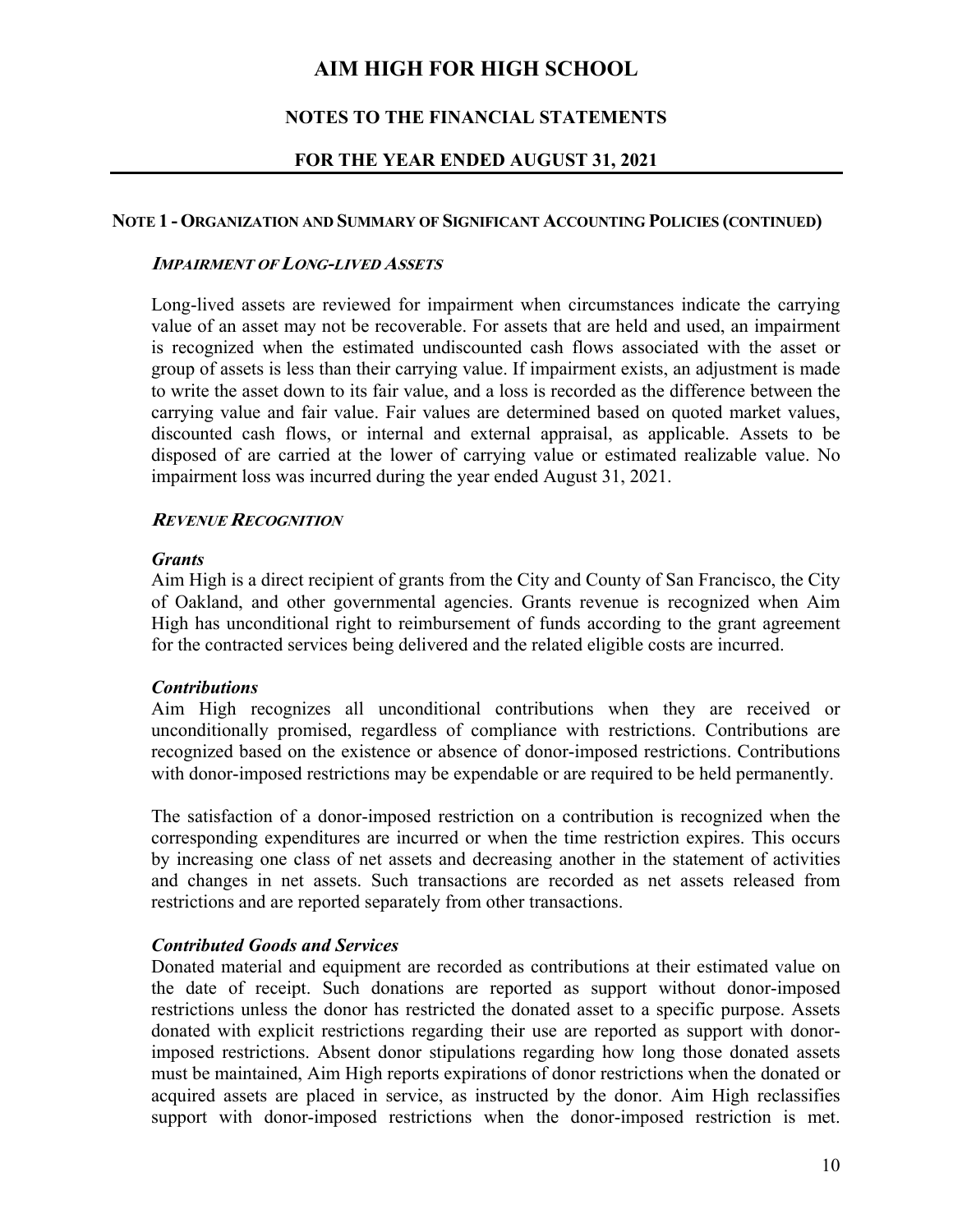## **NOTES TO THE FINANCIAL STATEMENTS**

## **FOR THE YEAR ENDED AUGUST 31, 2021**

## **NOTE 1 - ORGANIZATION AND SUMMARY OF SIGNIFICANT ACCOUNTING POLICIES (CONTINUED)**

## **REVENUE RECOGNITION (CONTINUED)**

## *Contributed Goods and Services (Continued)*

Aim High records contribution revenue for certain services received at the fair value of those services, if the services either (a) create or enhance nonfinancial assets, or (b) require specialized skills, are provided by individuals possessing those skills, and would be purchased if not donated. For the year ended August 31, 2021, Aim High received in-kind contributions with a total value of \$31,090, of which \$25,000 was for in-kind services.

## **INVESTMENT INCOME**

Interest is recorded as earned. Dividends are recorded on the ex-dividend date. Net investments include realized and unrealized gains and losses on investments bought and sold as well as held during the year.

## **FUNCTIONAL ALLOCATION OF EXPENSES**

The costs of providing educational programs, fundraising and development, and general and administrative services have been summarized in the statements of activities and changes in net assets and functional expenses. Accordingly, expenses have been allocated based on an allocation of time for salaries and related expenses, square footage for depreciation and related costs, specific identification for certain expenses including professional services, and estimates made by management for other expenses.

## **INCOME TAXES**

Aim High is a qualified organization exempt from federal income and California franchise taxes under  $\S501(c)(3)$  of the Internal Revenue Code ("IRC") and franchise taxes under §23701d of the California Revenue and Taxation Code, respectively. Accordingly, it is exempt from federal and California income taxes and is not liable for federal unemployment taxes.

U.S. GAAP requires management to evaluate the tax positions taken and recognize a tax liability (or asset) if Aim High has taken an uncertain position that is more-likely-than-not would not be sustained upon examination by taxing authorities. Management evaluated Aim High's tax positions and concluded that it maintained its tax-exempt status and had taken no uncertain tax positions that would require adjustment to the financial statements. Therefore, no provision or liability for unknown income taxes has been included in the financial statements. Aim High's tax returns are subject to examination by federal and state taxing authorities. However, there are no examinations in progress nor are there any pending.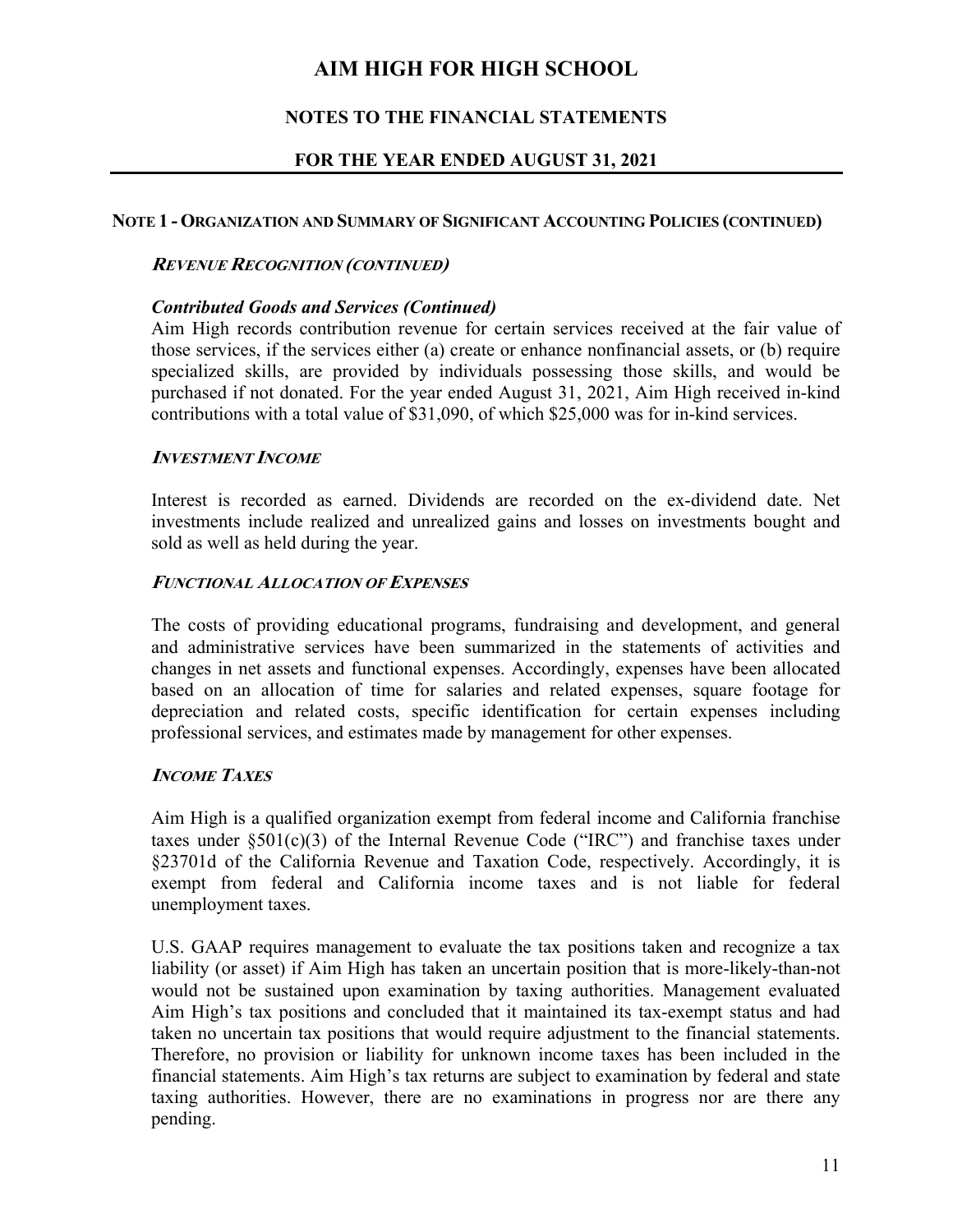## **NOTES TO THE FINANCIAL STATEMENTS**

## **FOR THE YEAR ENDED AUGUST 31, 2021**

## **NOTE 1 - ORGANIZATION AND SUMMARY OF SIGNIFICANT ACCOUNTING POLICIES (CONTINUED)**

### **CONCENTRATIONS OF RISK**

### *Financial Instruments*

Financial instruments which potentially subject Aim High to concentrations of credit risk consist principally of cash and cash equivalents, promises to give, grants receivable, and investments. Aim High maintains its cash in various bank deposit accounts which, at times, may exceed federally insured limits. Aim High has not experienced any losses in such accounts. Concentrations of credit risk with respect to promises to give are limited because the promises are from numerous corporations and individuals. Concentration of credit risk with respect to grants receivable are limited as Aim High has not historically experienced any issues in receiving the grant. Aim High attempts to limit its credit risk associated with investments by utilizing outside investment managers to place Aim High's investments and cash equivalents with highly rated corporate and financial institutions. Management believes that Aim High is not exposed to any significant credit risk related to concentrations.

### *Contracts*

Instructors and key administrative staff are employed on a contract basis. Instructor contracts cover the summer period from June through July, during which the summer program takes place. Administrative contracts cover the year September 1 through August 31. Generally, Aim High has been able to retain the services of desired instructors and key administrators and has not experienced any decline in its programs due to this concentration.

### *SUMMARIZED COMPARATIVE FINANCIAL INFORMATION AND RECLASSIFICATION*

The financial statements include certain prior year summarized comparative information in total but not by net asset class. Such information does not include sufficient detail to constitute a presentation in conformity with U.S. GAAP. Accordingly, such information should be read in conjunction with Aim High's financial statements as of August 31, 2020, and for the year then ended, from which the summarized information was derived.

## *ADOPTED ACCOUNTING PRONOUNCEMENTS*

In August 2018, the Financial Accounting Standards Board ("FASB") issued Accounting Standards Update ("ASU") 2018-13, *Fair Value Measurement (Topic 820) – Disclosure Framework – Changes to the Disclosure Requirements for Fair Value Measurement*. ASU 2018-13 eliminates, adds and modifies certain disclosure requirements for fair value measurements. Aim High adopted ASU 2018-13 on July 1, 2020, and it did not have a material impact on Aim High's financial statements.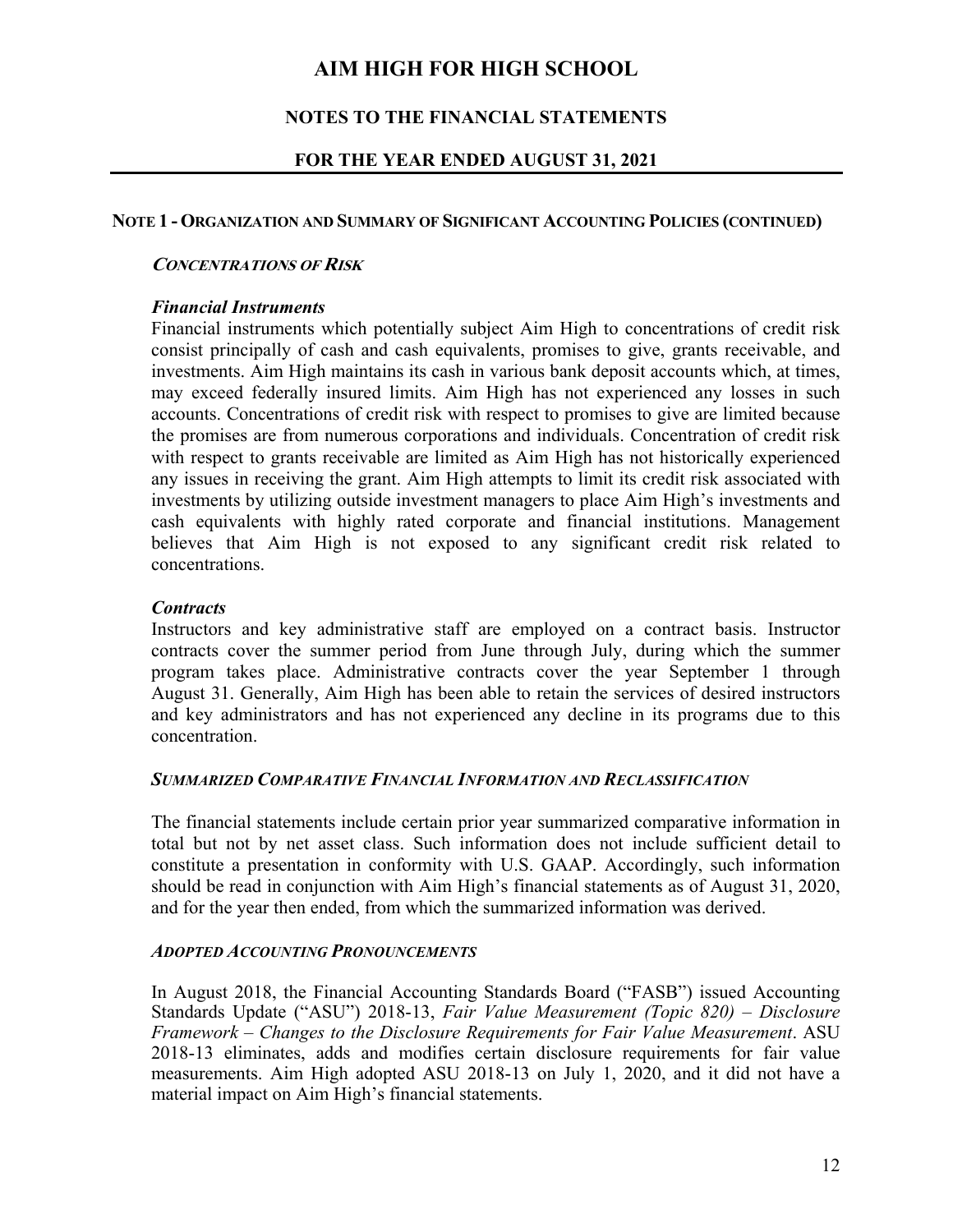## **NOTES TO THE FINANCIAL STATEMENTS**

## **FOR THE YEAR ENDED AUGUST 31, 2021**

#### **NOTE 1 - ORGANIZATION AND SUMMARY OF SIGNIFICANT ACCOUNTING POLICIES (CONTINUED)**

#### *RECENT ACCOUNTING PRONOUNCEMENTS*

In February 2016, the FASB issued ASU 2016-02, *Leases (Topic 842)*. ASU 2016-02 will require lessees to recognize for all leases (with terms of more than 12 months) at the commencement date the following: a) a lease liability, which is a lessee's obligation to make lease payments arising from a lease, measured on a discounted basis, and b) a rightof-use asset, which is an asset that represents the lessee's right to use, or control the use of, a specified asset for the lease term. The new lease guidance also simplified the accounting for sale and leaseback transactions primarily because lessees must recognize lease assets and lease liabilities. This ASU's effective date had two one-year delays and is now effective for fiscal years beginning after December 15, 2021; and early application is permitted. Management is evaluating the impact of this guidance.

In June 2016, FASB issues ASU 2016-13, *Financial Instruments – Credit Losses (Topic 326)*: Measurement of Credit Losses on Financial Instruments. The standard's main goal is to improve financial reporting by requiring earlier recognition of credit losses on financing receivables and other financial assets in scope. The standard is effective for fiscal years beginning after December 31, 2022. Early adoption is permitted. Management is evaluating the impact of this new guidance and believes it will not have a material impact.

On September 17, 2020, the FASB issued ASU 2020-07, *Not-for-Profit Entities (Topic 958): Presentation and Disclosures by Not-for-Profit Entities for Contributed Nonfinancial Assets*. ASU 2020-07 provides guidance concerning presentation and disclosure for contributed nonfinancial assets for nonprofit organizations, including additional presentation and disclosure rules for recognized contributed services. It does not change the recognition and measurement requirements for contributed nonfinancial assets.

This ASU requires the nonprofit organization to present donated nonfinancial assets separately in the statement of activities and changes in net assets from contributions of cash or other financial assets. The additional disclosure rules require disclosure of nonfinancial assets by category and for each category; the disclosure is required to include the following:

- Qualitative information about whether contributed nonfinancial assets were either monetized or used during the reporting period. If used, a description of the programs or other activities in which those assets were used;
- The nonprofit organization's policy (if any) for monetizing rather than using contributed nonfinancial assets;
- A description of any associated donor-imposed restrictions;
- A description of the valuation techniques and inputs used to arrive at a fair value measure, in accordance with the requirements in Topic 820, *Fair Value Measurement*, at initial recognition.
- The principal market (or most advantageous market) used to arrive at a fair value measurement if it is a market in which the recipient nonprofit is prohibited by donor-imposed restrictions from selling or using the contributed nonfinancial asset.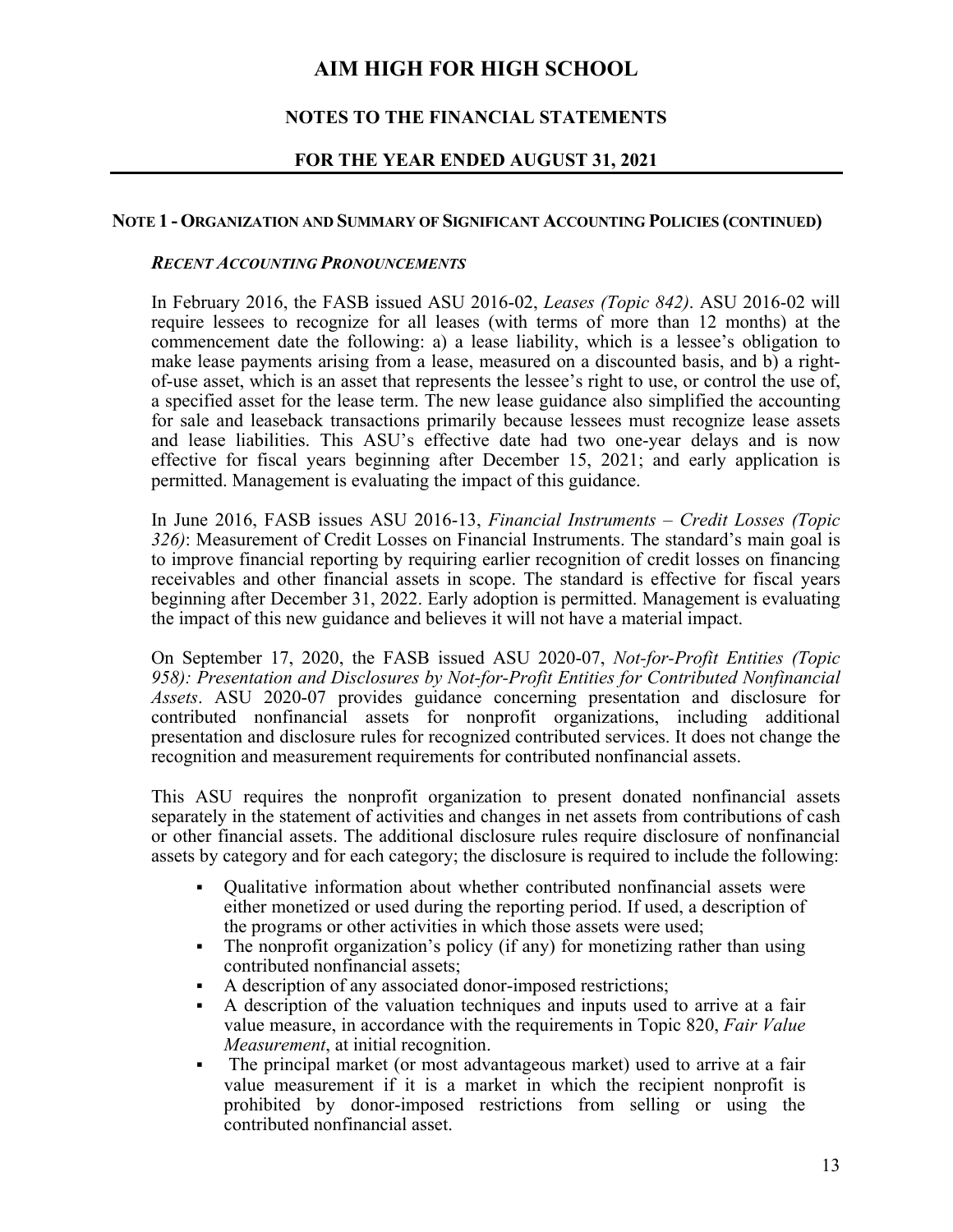## **NOTES TO THE FINANCIAL STATEMENTS**

#### **FOR THE YEAR ENDED AUGUST 31, 2021**

#### **NOTE 1 - ORGANIZATION AND SUMMARY OF SIGNIFICANT ACCOUNTING POLICIES (CONTINUED)**

#### *RECENT ACCOUNTING PRONOUNCEMENTS (CONTINUED)*

The guidance should be applied on a retrospective basis, and is applicable for annual reporting periods beginning after June 15, 2021, and interim periods within annual reporting periods beginning after June 15, 2022. Early adoption is permitted. Management is evaluating the impact of this new guidance.

### **NOTE 2 - PROMISES TO GIVE AND GRANTS RECEIVABLE**

Aim High's unconditional promises to give and grants receivable at August 31, 2021, consisted of the following:

|                                                              | Due in Less  |             | Due in 1 to 5 |                 |
|--------------------------------------------------------------|--------------|-------------|---------------|-----------------|
|                                                              |              | Than 1 Year | Years         | Total           |
| <b>With Donor Restrictions</b><br>Inherent time restriction: |              |             |               |                 |
| Individuals                                                  | $\mathbb{S}$ | 260,500     | \$<br>251,666 | \$<br>512,166   |
| Foundations                                                  |              | 667,735     | 375,000       | \$<br>1,042,735 |
| Discount on promises to give                                 |              |             | (38, 454)     | \$<br>(38, 454) |
| Allowance for doubtful accounts                              |              | (15,362)    | (10, 371)     | \$<br>(25, 733) |
|                                                              |              | 912,873     | 577,841       | 1,490,714       |
| Purpose and inherent time restrictions:                      |              |             |               |                 |
| Oakland                                                      |              | 127,620     |               | 127,620         |
| San Francisco                                                |              | 798,504     |               | 798,504         |
| Tahoe                                                        |              | 10,000      |               | 10,000          |
| North Bay                                                    |              | 175,000     |               | 175,000         |
| Central Office                                               |              | 100,000     |               | 100,000         |
| Endowment                                                    |              | 10,000      |               | 10,000          |
| Allowance for doubtful accounts                              |              | (20, 210)   |               | (20,210)        |
|                                                              |              | 1,200,914   |               | 1,200,914       |
| Total                                                        | \$           | 2,113,787   | \$<br>577,841 | \$<br>2,691,628 |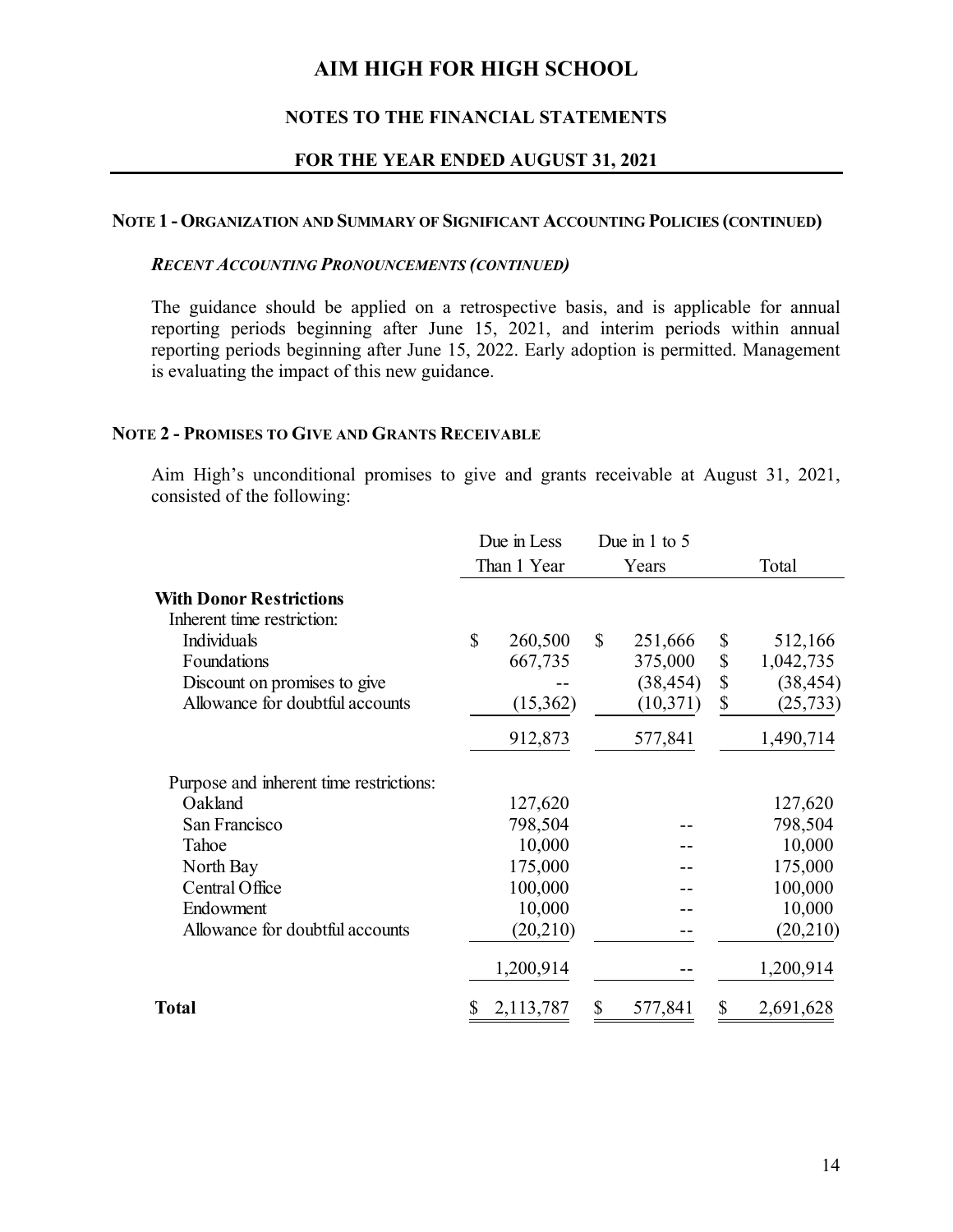## **NOTES TO THE FINANCIAL STATEMENTS**

## **FOR THE YEAR ENDED AUGUST 31, 2021**

#### **NOTE 2 - PROMISES TO GIVE AND GRANTS RECEIVABLE (CONTINUED)**

At August 31, 2021, three donors comprised 48% of promises to give. All long-term promises to give are stated at their net present values. Management has discounted these promises to give at 5%. Promises to give without purpose restrictions, such as individuals, foundations, and public promises to give are recorded as net assets with donor-imposed restrictions due to inherent time restrictions. These donors have not imposed restrictions on the usage of these funds and the promises to give will be reclassified as net assets without donor-imposed restrictions by reporting the cash receipts as net assets released from restrictions when the promises to give became due.

### **NOTE 3 - FAIR VALUE MEASUREMENTS**

Aim High's financial assets or liabilities carried at fair value have been classified, for disclosure purposes, based on a hierarchy that gives the highest ranking to fair values determined using unadjusted quoted prices in active markets for identical assets and liabilities (Level 1) and the lowest ranking to fair values determined using methodologies and models with unobservable inputs (Level 3). An asset's or a liability's classification is based on the lowest level input that is significant to its measurement. The levels of the fair value hierarchy are as follows:

## *Level 1*

Values are unadjusted quoted prices for identical assets in active markets accessible at the measurement date.

## *Level 2*

Inputs include quoted prices for similar assets or liabilities in active markets, quoted prices for identical or similar assets or liabilities from those willing to trade in markets that are not active, or other inputs that are derived principally from or corroborated by observable market data by correlation or other means for the term of the instrument. If the asset or liability has a specified (contractual) term, the Level 2 input must be observable for substantially the full term of the asset or liability.

## *Level 3*

Certain inputs are unobservable (supported by little or no market activity) and significant to the fair value measurements. Unobservable inputs reflect Aim High's best estimate of what hypothetical market participants would use to determine a transaction price for the asset or liability at the reporting date.

The following is a description of the valuation methodology used for assets measured at fair value. There have been no changes in the methodologies used during the year ended August 31, 2021.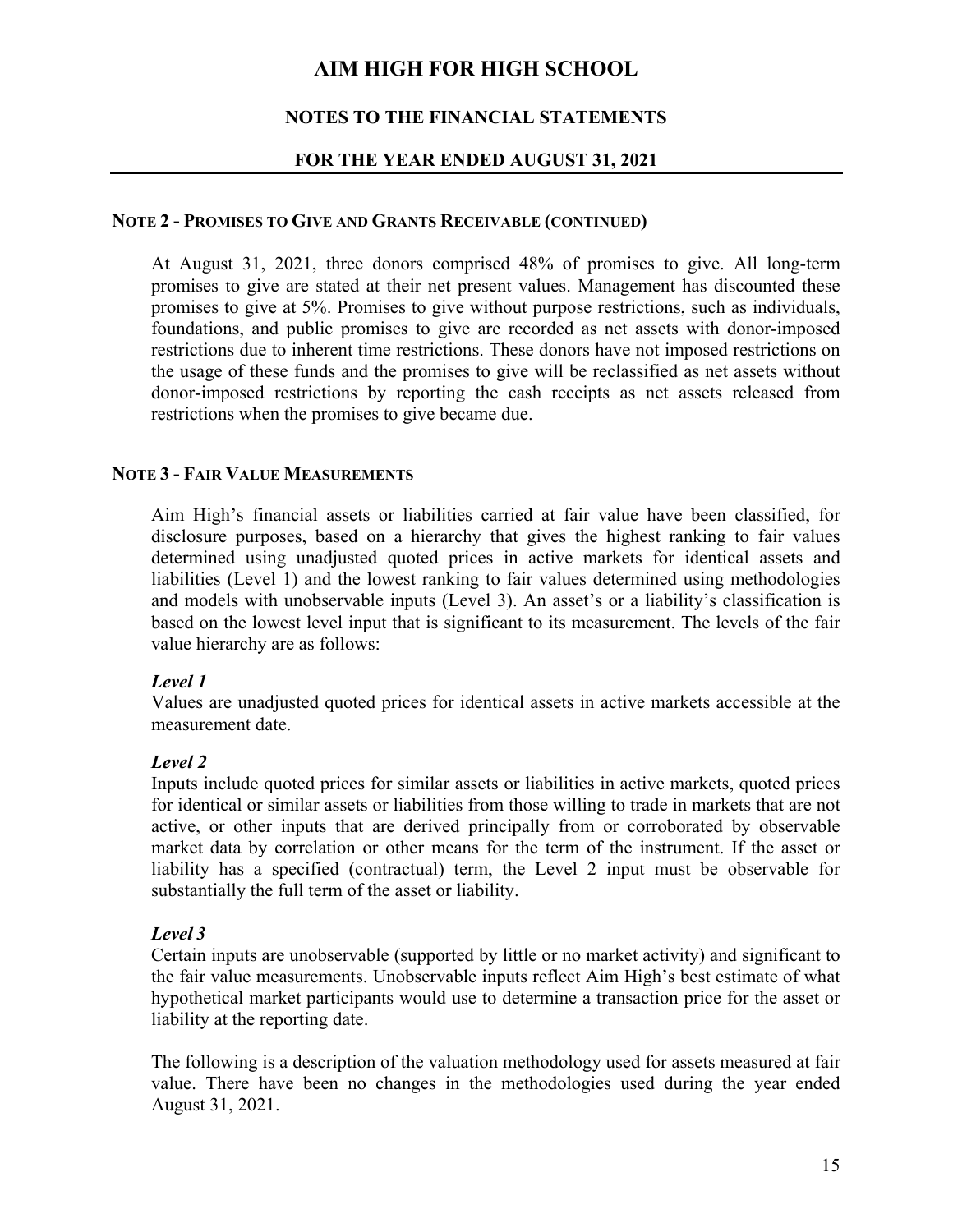## **NOTES TO THE FINANCIAL STATEMENTS**

## **FOR THE YEAR ENDED AUGUST 31, 2021**

#### **NOTE 3 - FAIR VALUE MEASUREMENTS (CONTINUED)**

### *MUTUAL FUNDS*

Valued at the daily closing price as reported by the fund. Mutual funds held by Aim High are open-ended mutual funds that are registered with the U. S. Securities and Exchange Commission. These funds are required to publish their daily net asset value and to transact at that price. The mutual funds held by Aim High are deemed to be actively traded.

The following table provides information as of August 31, 2021, about Aim High's financial assets measured at fair value on a recurring basis:

|              | Level 1      | Level 2 | Level 3 |  |  | Total             |
|--------------|--------------|---------|---------|--|--|-------------------|
|              |              |         |         |  |  |                   |
| Mutual funds | \$10,331,932 | $- -$   |         |  |  | $-$ \$ 10,331,932 |

## **NOTE 4 - PROPERTY AND EQUIPMENT**

Property and equipment at August 31, 2021, consisted of the following:

| Computer equipment             | \$<br>262,665 |
|--------------------------------|---------------|
| Program supplies               | 28,658        |
| Leasehold improvement          | 22,234        |
|                                | 313,557       |
| Less: accumulated depreciation | (299, 064)    |
| <b>Total</b>                   | S<br>14,493   |

For the year ended August 31, 2021, depreciation expense for property and equipment was \$86,928**.**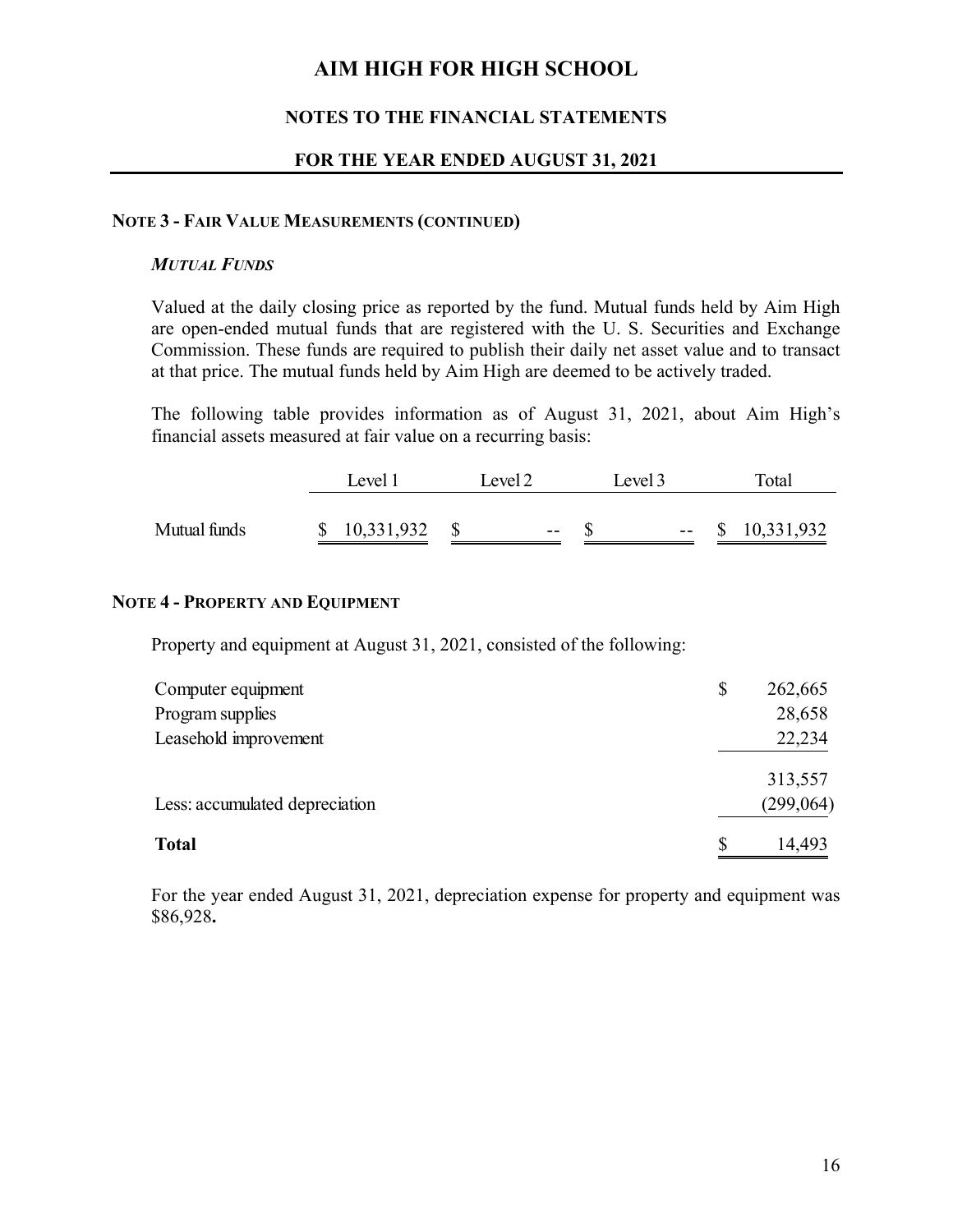### **NOTES TO THE FINANCIAL STATEMENTS**

#### **FOR THE YEAR ENDED AUGUST 31, 2021**

#### **NOTE 5 - PPP LOAN**

On April 24, 2020, Aim High entered a loan agreement with First Republic Bank (the "Bank") for the issuance of a Small Business Administration ("SBA") Paycheck Protection Program Loan ("PPP Loan") under the Coronavirus Aid, Relief, and Economic Security Act ("CARES Act"), in the amount of \$446,090. The PPP Loan payments are deferred for a ten-month period. Principal and interest payments commence one month after the deferral period expires. The PPP Loan accrues interest at 1% per annum, and the PPP Loan matures on April 24, 2022. The PPP Loan is intended to help businesses impacted by the economic impact from the COVID-19 virus. As part of the CARES Act, a portion or all of the PPP Loan may be forgiven by the SBA if the principal is used for limited purposes that qualify for forgiveness under the SBA requirements. On August 17, 2021, Aim High received forgiveness of the entire PPP Loan and all accrued interest. As a result, during the year ended August 31, 2021, a gain in the amount of \$446,090 has been recognized and is presented as PPP Loan forgiveness in the statement of activities and changes in net assets.

#### **NOTE 6 - NET ASSETS WITHOUT DONOR RESTRICTIONS**

Net assets without donor restrictions at August 31, 2021, are as follows:

| <b>Total</b>                             |    | \$13,496,787 |
|------------------------------------------|----|--------------|
| Undesignated                             |    | 6, 151, 773  |
| Net investment in property and equipment |    | 14.493       |
| Board designated endowment               | S. | 7,330,521    |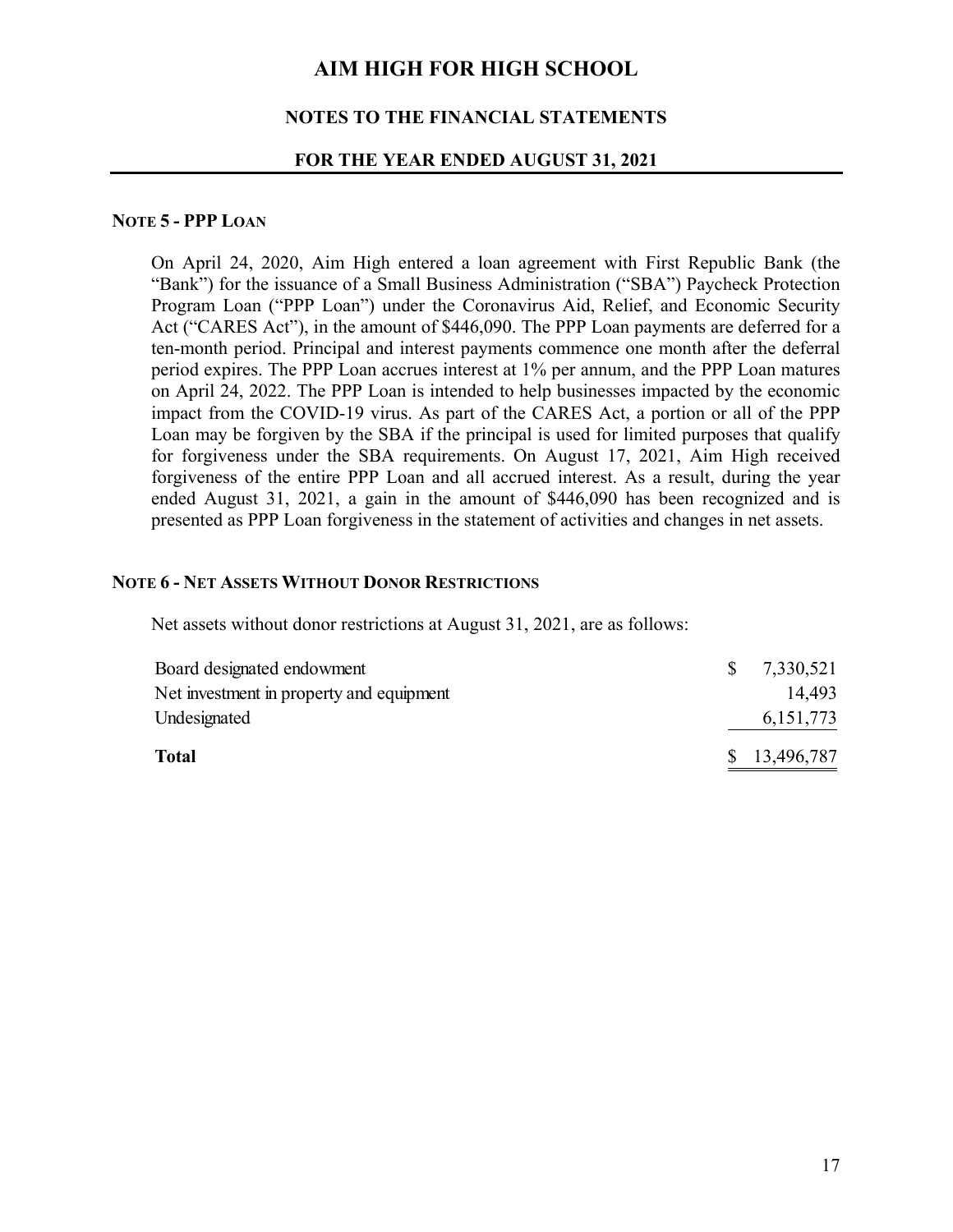## **NOTES TO THE FINANCIAL STATEMENTS**

## **FOR THE YEAR ENDED AUGUST 31, 2021**

## **NOTE 7 - NET ASSETS WITH DONOR RESTRICTIONS**

As of August 31, 2021, net assets with donor restrictions were restricted for the following purposes or period:

| <b>Subject to Passage of Time</b>                      |                 |
|--------------------------------------------------------|-----------------|
| Promises to give - inherent time restrictions          | \$<br>1,490,714 |
| <b>Subject to Passage of Time and Specific Purpose</b> |                 |
| Oakland                                                | 127,620         |
| San Francisco                                          | 304,790         |
| Tahoe                                                  | 10,000          |
| North Bay                                              | 175,000         |
| Central Office                                         | 100,000         |
| Endowment                                              | 10,000          |
|                                                        | 727,410         |
| <b>Subject to Expenditure for Specific Purpose</b>     |                 |
| Napa                                                   | 13,362          |
| San Francisco                                          | 56,538          |
| Eva Gunther                                            | 10,000          |
| Ann Ladd                                               | 4,140           |
| Tahoe                                                  | 10,455          |
|                                                        | 94,495          |
| <b>Contributed by Donors to be Held in Perpetuity</b>  |                 |
| Alec Lee Fund for Aspiring Teachers                    | 816,000         |
| <b>Total</b>                                           | \$<br>3,128,619 |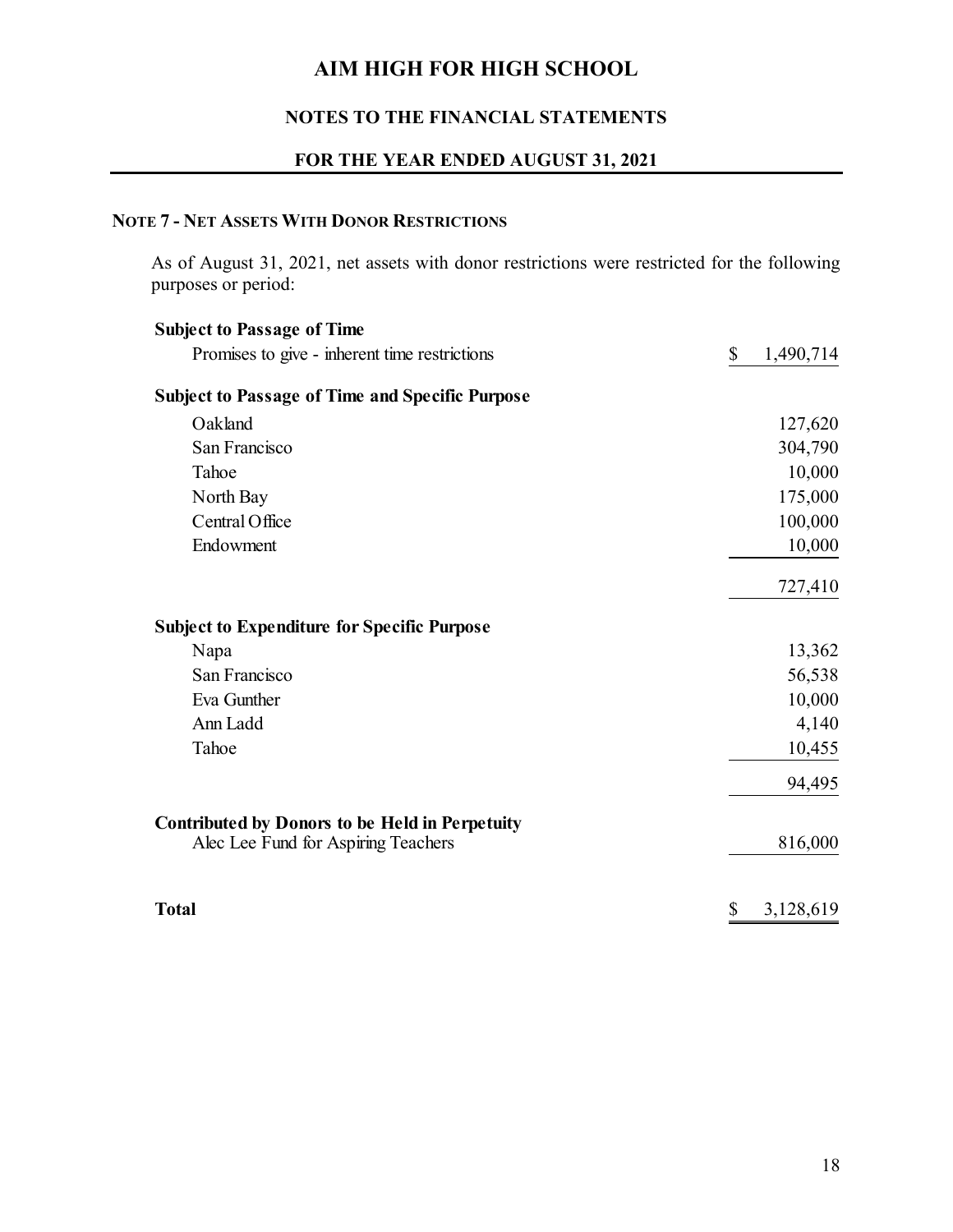## **NOTES TO THE FINANCIAL STATEMENTS**

## **FOR THE YEAR ENDED AUGUST 31, 2021**

#### **NOTE 8 - CONTRIBUTIONS, GIFTS, AND GRANTS**

Contributions, gifts, and grants for the year ended August 31, 2021, were as follows:

| Individuals                              | S | 1,964,407 |
|------------------------------------------|---|-----------|
| Foundations                              |   | 3,344,933 |
| Corporate                                |   | 339,209   |
| Public                                   |   | 1,677,174 |
| Partners                                 |   | 26,000    |
| Endowment gifts                          |   | 816,000   |
| Decrease in discount on promises to give |   | 105,289   |
| <b>Total</b>                             |   | 8,273,012 |

The above table excludes in-kind contributions.

### **NOTE 9 - NET ASSETS RELEASED FROM RESTRICTIONS**

Net assets were released from restrictions by incurring expenses satisfying the restricted purposes or by the occurrence of other events specified by donors during the year ended August 31, 2021, as follows:

| Program sites                                                   |              | $\frac{\$}{1.922,737}$ |
|-----------------------------------------------------------------|--------------|------------------------|
| Expiration of inherent time restrictions<br>on promises to give |              | 729,080                |
| <b>Total</b>                                                    | $\mathbb{S}$ | 2,651,817              |

#### **NOTE 10 - ENDOWMENT**

Aim High's endowment consists of one Board designated fund established for the longterm financial benefit of Aim High and its educational goals and objectives by providing annual support to Aim High and a newly created permanently restricted fund named Alec Lee Fund for Aspiring Teachers. Distributions from this fund will support aspiring educators. As required by U.S. GAAP, net assets associated with endowment funds are classified and reported based on the existence or absence of donor-imposed restrictions. These funds include funds designated by the Board of Directors to function as endowments.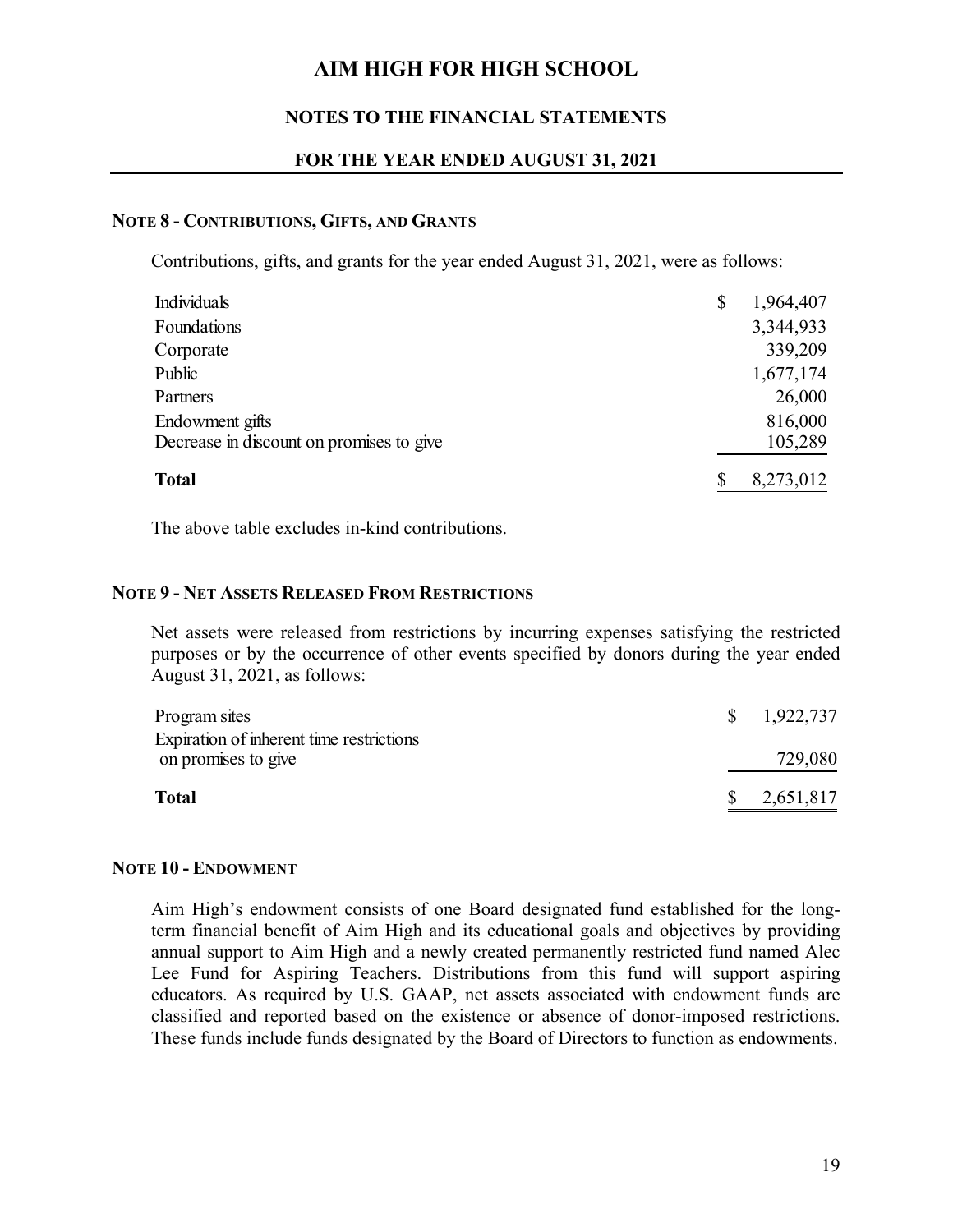### **NOTES TO THE FINANCIAL STATEMENTS**

#### **FOR THE YEAR ENDED AUGUST 31, 2021**

#### **NOTE 10 - ENDOWMENT (CONTINUED)**

#### **INTERPRETATION OF RELEVANT LAW**

The Board of Directors have interpreted California's enacted version of the Uniform Prudent Management of Institutional Funds Act ("UPMIFA") as requiring the preservation of the fair value of the original gift absent explicit donor stipulations to the contrary. As a result of this interpretation, Aim High classifies as net assets with donor restrictions (a) the original value of gifts donated to the permanent endowment, (b) the original value of subsequent gifts to the permanent endowment, and (c) accumulations to the permanent endowment made in accordance with the direction of the applicable donor gift instrument at the time the accumulation is added to the endowment fund. The remaining portion of the donor-restricted endowment fund that is not classified as in net assets with donor restrictions is classified as expendable net assets with restrictions until those amounts are appropriated for expenditure by Aim High in a manner consistent with the standard of prudence prescribed by UPMIFA.

In accordance with UPMIFA, Aim High considers the following factors in making a determination to appropriate or accumulate donor-restricted endowment funds:

- (1) The duration and preservation of the fund
- (2) The purposes of Aim High and the donor-restricted endowment fund
- (3) General economic conditions
- (4) The possible effect of inflation and deflation
- (5) The expected total return from income and the appreciation of investments
- (6) Other resources of Aim High
- (7) The investment policies of Aim High

The following is a table of endowment net asset composition by type of fund as of August 31, 2021:

|                                                                    | Without Donor<br><b>Restrictions</b> |                        | With Donor<br><b>Restrictions</b> |         | Total                    |
|--------------------------------------------------------------------|--------------------------------------|------------------------|-----------------------------------|---------|--------------------------|
| Endowment fund - Original gift<br>Undistributed endowment earnings |                                      | 6,066,168<br>1,264,353 |                                   | 816,000 | \$6,882,168<br>1,264,353 |
| <b>Total</b>                                                       |                                      | 7,330,521              |                                   | 816,000 | 8,146,521                |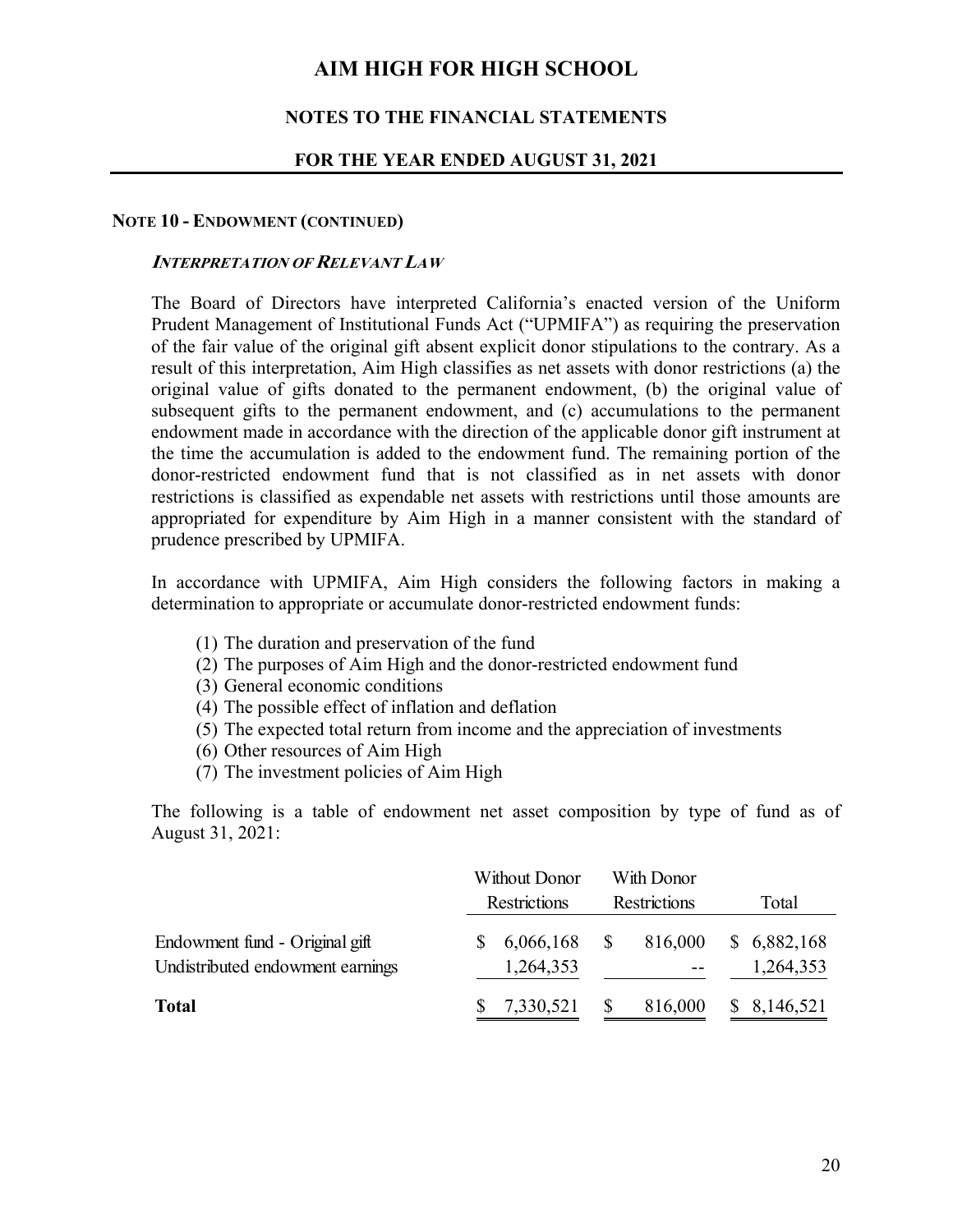## **NOTES TO THE FINANCIAL STATEMENTS**

## **FOR THE YEAR ENDED AUGUST 31, 2021**

#### **NOTE 10 - ENDOWMENT (CONTINUED)**

#### **INTERPRETATION OF RELEVANT LAW (CONTINUED)**

The following is a table of changes in endowment net assets for the year ended August 31, 2021:

|                                                     | Without Donor<br><b>Restrictions</b> |           | With Donor<br><b>Restrictions</b> |         |       |           |
|-----------------------------------------------------|--------------------------------------|-----------|-----------------------------------|---------|-------|-----------|
|                                                     |                                      |           |                                   |         | Total |           |
| <b>Endowment Net Assets</b><br>- September $1,2020$ | \$                                   | 6,066,168 | $\mathbb{S}$                      |         | \$    | 6,066,168 |
| Investment return:<br>Investment income             |                                      | 228,543   |                                   |         |       | 228,543   |
| Net appreciation (realized and unrealized)          |                                      | 1,035,810 |                                   |         |       | 1,035,810 |
| Contributions                                       |                                      |           |                                   | 816,000 |       | 816,000   |
| <b>Endowment Net Assets</b><br>- August 31, 2021    |                                      | 7,330,521 | S                                 | 816,000 |       | 8,146,521 |

#### *Return Objectives and Risk Parameters*

Aim High has adopted investment and spending policies to obtain a long-term investment return at least equal to the Endowment's spending rate plus the rate of inflation, thereby preserving the real market value of the Endowment over time. Actual returns in any given year may vary from this amount. Investment will be made to target a mix of asset classes including equity, debt, and others with distinct risk characteristics to provide broad diversification and to not expose the endowment to unacceptable levels of risk.

## *Strategies Employed for Achieving Objectives*

Endowment assets are to be invested in a diverse portfolio that includes common stocks, preferred stocks, debt obligations, commingled vehicles, and cash. Mutual funds and exchange-traded funds comprised of these investments are also permitted. No more than 5% of the endowment market value is to be invested in the securities of a single issuer with the exception of mutual funds and exchange traded funds.

## *Spending Policy and Investment Objectives*

Subject to the Board's discretion, the endowment policy provides that distributions to the general operating fund for the next year are equal to 70% of the current year distributions adjusted by the inflation rate plus 1.2% of the endowment's market value. For the year ended August 31, 2021, the Board decided not to make a distribution.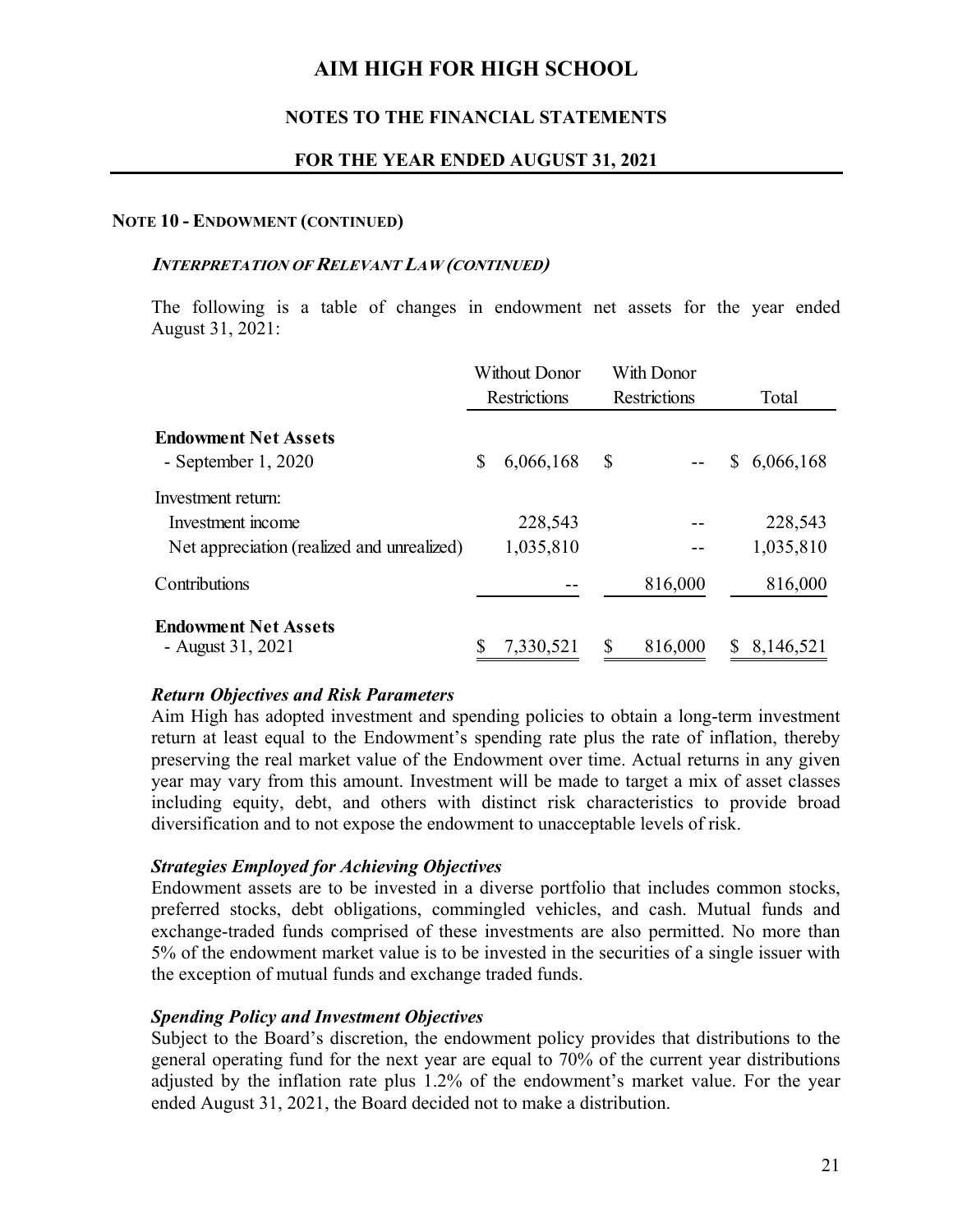### **NOTES TO THE FINANCIAL STATEMENTS**

#### **FOR THE YEAR ENDED AUGUST 31, 2021**

#### **NOTE 11 - RETIREMENT PLAN**

Aim High established a defined contribution retirement plan (the "Plan"), through the Teachers Insurance and Annuity Association ("TIAA"). The Plan covers eligible employees who are 21 years of age or older. Aim High makes an equal matching contribution of up to 5% of each eligible employee's annual compensation to the Plan, to a fully funded, immediately vested TIAA retirement annuity contract for each individual participating in the Plan. The participating employees may contribute additional, unmatched amounts, up to the maximum amount allowable by the IRC. During the year ended August 31, 2021, Aim High contributed \$119,586 to the Plan.

#### **NOTE 12 - COMMITMENTS AND CONTINGENCIES**

Aim High leases its office facility under a monthly operating lease expiring in March 2025. Aim High also leases its various facility locations on a month-to-month basis. In addition, Aim High had a non-cancelable operating lease agreement for equipment through October 2024. Future minimum rental payments for Aim High's office facility and equipment are as follows:

| For the Years Ending | Office        |              |    |         |
|----------------------|---------------|--------------|----|---------|
| August 31,           | Facility      | Equipment    |    | Total   |
| 2022                 | \$<br>213,275 | \$<br>11,556 | \$ | 224,831 |
| 2023                 | 215,940       | 11,556       |    | 227,496 |
| 2024                 | 219,673       | 11,556       |    | 231,229 |
| 2025                 | 128,143       | 1,926        |    | 130,069 |
| <b>Total</b>         | \$<br>777,031 | \$<br>36,594 | S  | 813,625 |

For the year ended August 31, 2021, total rent expense for office facility and equipment incurred by Aim High was \$265,720.

Aim High is subleasing office space to two tenants. One of these tenants is a member of the Board of Directors. The Board member's lease is at a monthly amount of \$500. The lease agreement commenced in August 2011 and is on a month-to-month basis. During the year ended August 31, 2021, Aim High received \$21,180 of rental income, \$6,000 of which was received from the Board member.

Aim High receives funding under annual grants and contracts from local governmental agencies. If a significant reduction in the level of funding provided by these governmental agencies were to occur, it may have an effect on Aim High's programs and activities. Grants, which are derived from restricted funding provided by government grants and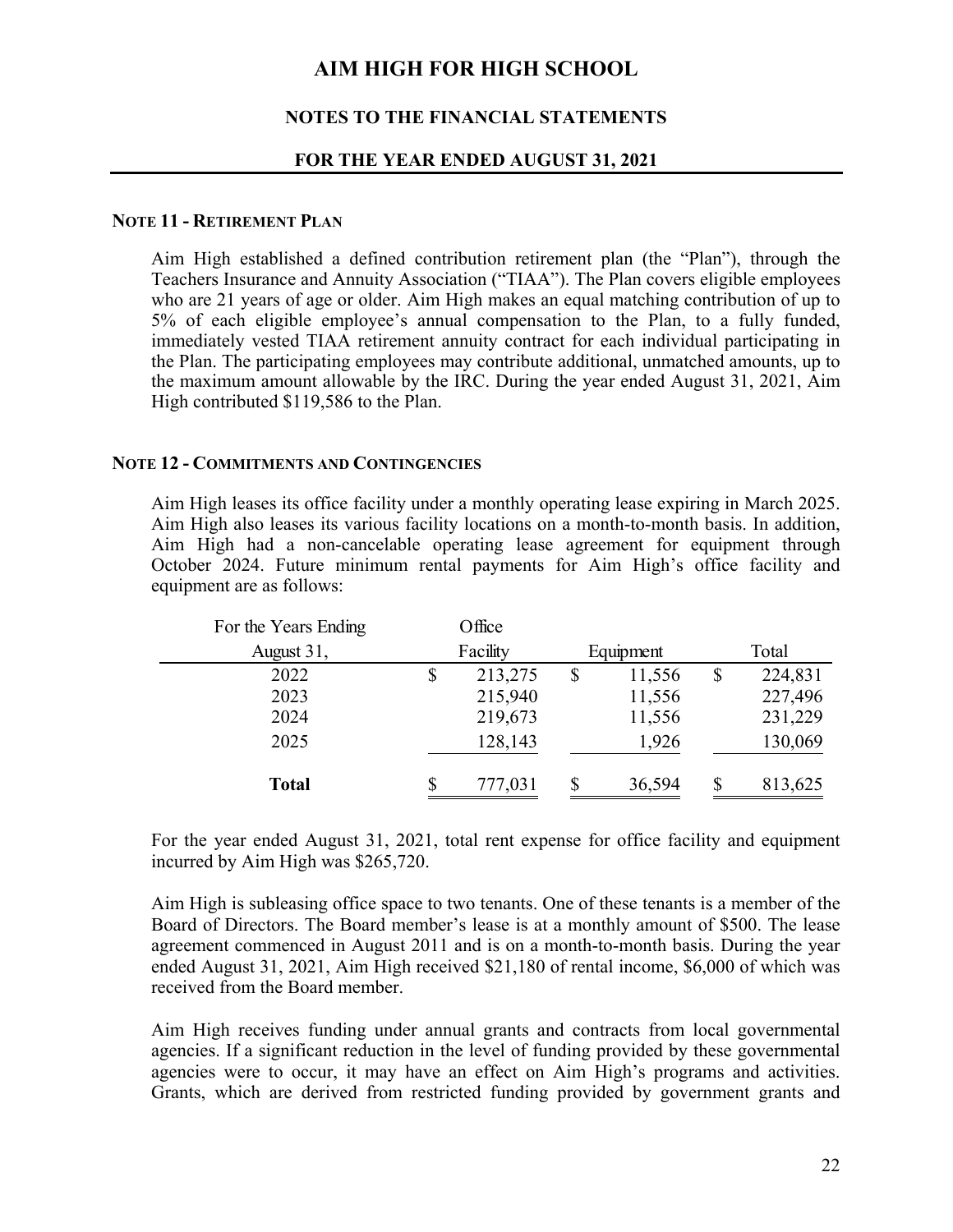## **NOTES TO THE FINANCIAL STATEMENTS**

## **FOR THE YEAR ENDED AUGUST 31, 2021**

### **NOTE 12 - COMMITMENTS AND CONTINGENCIES (CONTINUED)**

contracts, are subject to audit by the governmental agencies. Should such an audit disclose unallowed costs, Aim High may be liable to the funding agency for reimbursement of such costs. In management's opinion, the effect of any potential unallowed costs would be immaterial to the financial statements as of August 31, 2021, and for the year then ended.

### **NOTE 13 - LIQUIDITY AND FINANCIAL RESOURCES**

Aim High regularly monitors liquidity required to meet its annual operating needs and other contractual commitments, while also striving to preserve the principal and return on investment of its funds. To meet liquidity needs, Aim High has cash and cash equivalents available. Contributions receivable that are considered current are expected to be collected from donors within one year from the date of the statement of financial position, however some amounts are donor-restricted.

The Board of Directors meet quarterly to review Aim High's statement of financial position and discuss what may be a reasonable cash position to maintain.

Financial assets available as of August 31, 2021, to meet cash needs for general expenditures within one year are as follows:

| Cash and cash equivalents                                      | \$ | 3,725,316    |
|----------------------------------------------------------------|----|--------------|
| Promises to give and grants receivable, current portion        |    | 2,113,787    |
| Investments                                                    |    | 10,331,932   |
| <b>Total Financial Assets</b>                                  |    | 16, 171, 035 |
| Investments held for Board designated endowment                |    | (7,330,521)  |
| Permanently endowed funds                                      |    | (816,000)    |
| Donor restricted                                               |    | (1,637,905)  |
| <b>Financial Assets Available to Meet General Expenditures</b> |    |              |
| <b>Within One Year</b>                                         | S  | 6,386,609    |

Aim High has more than \$3,725,000 in cash and cash equivalents and approximately \$3,000,000 in investments, net of endowment funds; available for Aim High's general expenditures, liabilities and other obligations as they come due. Management monitors Aim High's cash flow needs to ensure enough cash is available to cover operating costs and liquidity is sustained throughout the year.